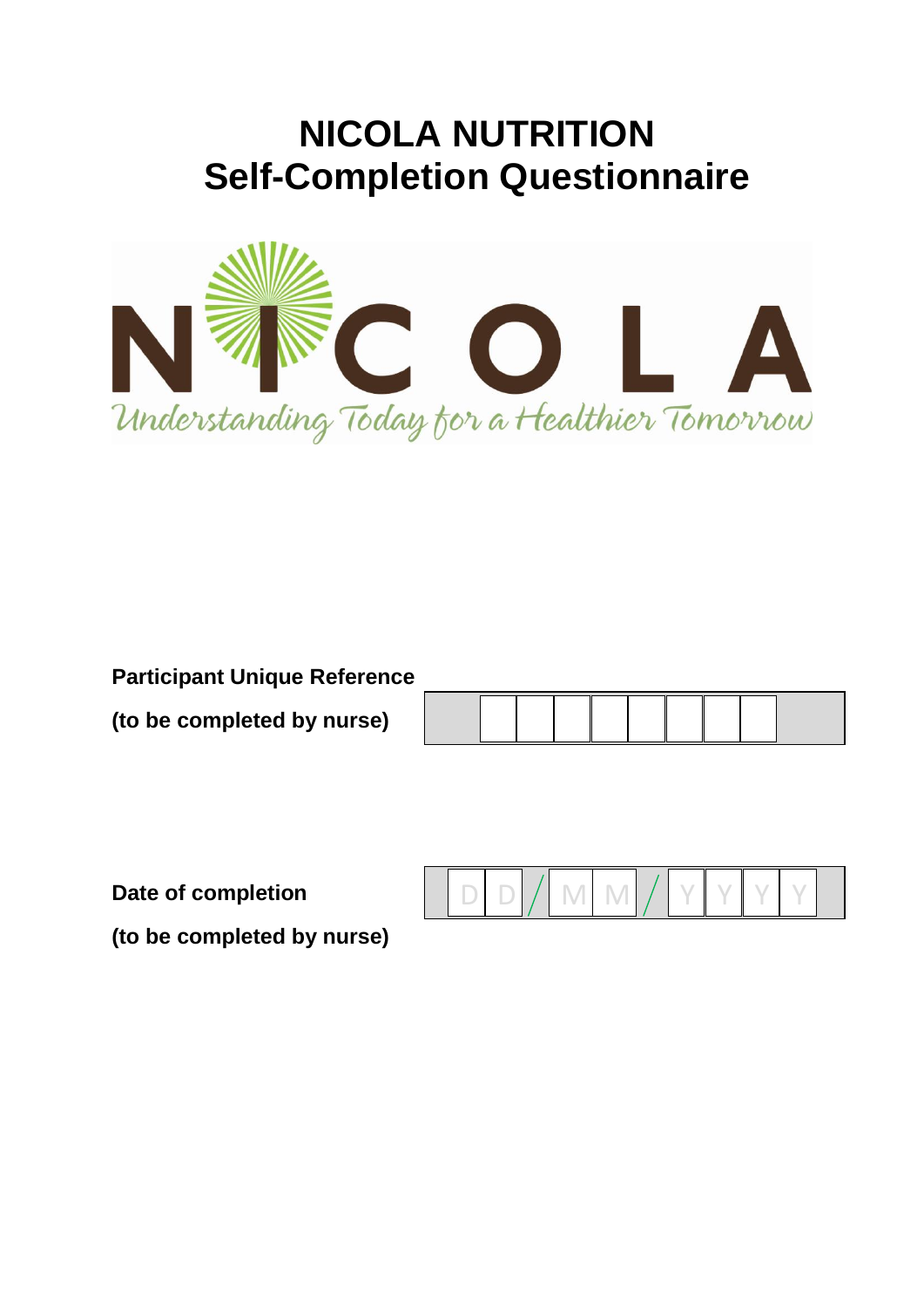### **Food Frequency Questionnaire**

The next set of questions asks about your diet over **the last year**.

For each food there is an amount shown, either a "medium serving" or a common household unit such as a slice or teaspoon.

Please put a tick  $\checkmark$  in the box to indicate how often, **on average**, you have eaten the specified amount of each food during the past year.

**Example:** For white bread the amount is one slice, so if you ate 4 or 5 slices a day, you should put a tick in the column headed "4-5 per day".

| <b>FOODS AND</b><br><b>AMOUNTS</b>                                                 |                                                    |                         |                   | <b>AVERAGE USE LAST YEAR</b>  |                             |               |                                |                                |                          |
|------------------------------------------------------------------------------------|----------------------------------------------------|-------------------------|-------------------|-------------------------------|-----------------------------|---------------|--------------------------------|--------------------------------|--------------------------|
| <b>BREAD AND</b><br><b>SAVOURY</b><br><b>BISCUITS</b><br>(one slice or<br>biscuit) | <b>Never</b><br>or less<br>than<br>once a<br>month | $1 - 3$<br>per<br>month | Once<br>a<br>week | $2 - 4$<br>times<br>a<br>week | $5-6$<br>times<br>a<br>week | Once<br>a day | $2 - 3$<br>times<br>per<br>day | $4 - 5$<br>times<br>per<br>day | $6+$<br>times<br>per day |
| <b>White bread</b><br>and rolls                                                    |                                                    |                         |                   |                               |                             |               |                                | v                              |                          |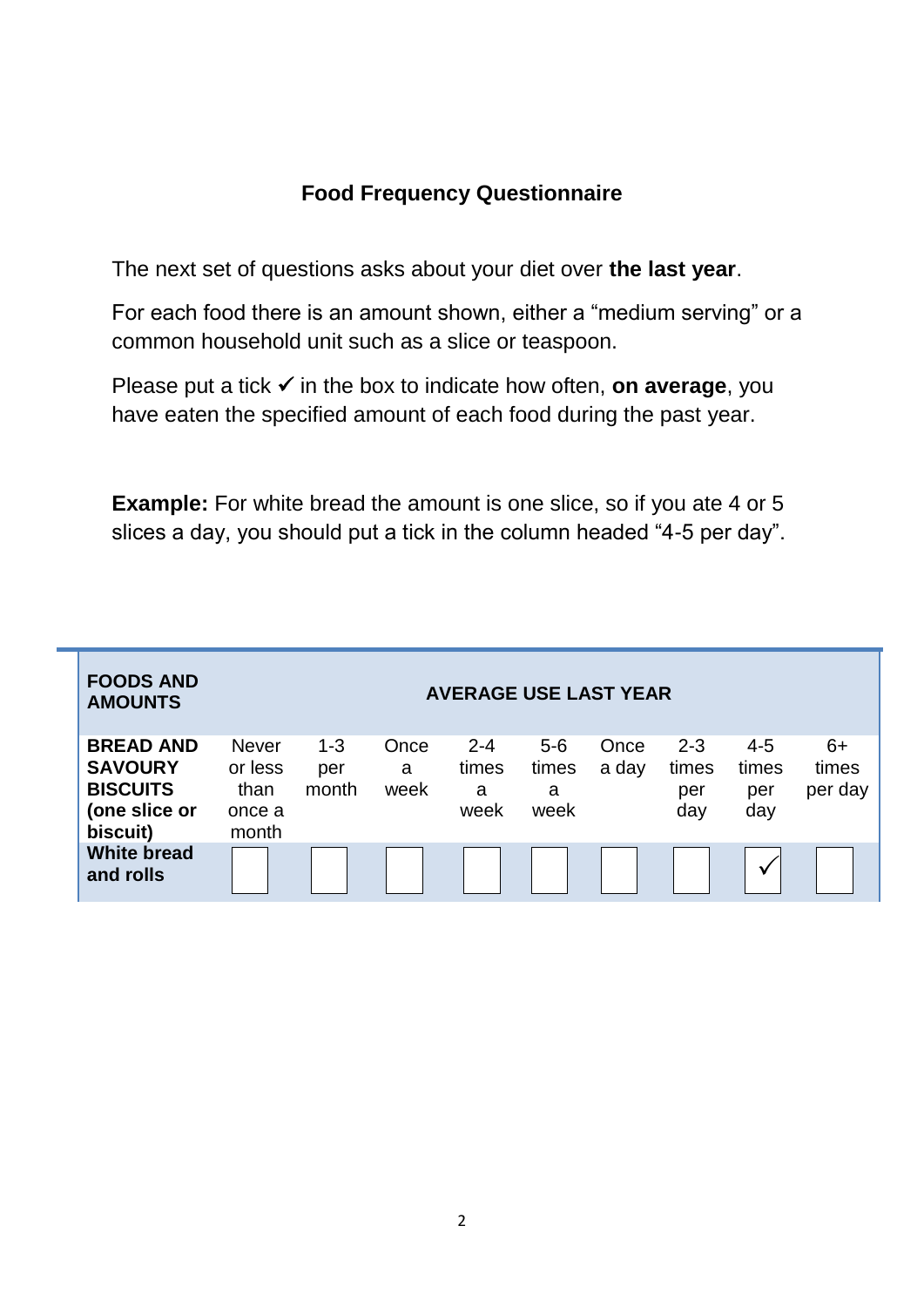**Example:** For chips, the amount is a "medium serving", so if you had a helping of chips twice a week you should put a tick in the column headed "2-4 per week".

| <b>FOODS AND</b><br><b>AMOUNTS</b>                                  |                                                    |                         |                   | <b>AVERAGE USE LAST YEAR</b>  |                             |               |                                |                                |                          |
|---------------------------------------------------------------------|----------------------------------------------------|-------------------------|-------------------|-------------------------------|-----------------------------|---------------|--------------------------------|--------------------------------|--------------------------|
| POTATOES,<br><b>RICE AND</b><br><b>PASTA</b><br>(medium<br>serving) | <b>Never</b><br>or less<br>than<br>once a<br>month | $1 - 3$<br>per<br>month | Once<br>a<br>week | $2 - 4$<br>times<br>a<br>week | $5-6$<br>times<br>a<br>week | Once<br>a day | $2 - 3$<br>times<br>per<br>day | $4 - 5$<br>times<br>per<br>day | $6+$<br>times<br>per day |
| <b>Chips</b>                                                        |                                                    |                         |                   | ν                             |                             |               |                                |                                |                          |

**Example:** For seasonal fruits such as strawberries and raspberries you should estimate your average use when the fruits are in season, so if you ate strawberries or raspberries about once a week when they were in season you should put a tick in the column headed "once a week".

| <b>FOODS AND</b><br><b>AMOUNTS</b>                 |                                                    |                         |                   | <b>AVERAGE USE LAST YEAR</b>  |                             |               |                                |                                |                          |
|----------------------------------------------------|----------------------------------------------------|-------------------------|-------------------|-------------------------------|-----------------------------|---------------|--------------------------------|--------------------------------|--------------------------|
| <b>Fruit</b><br>(1 fruit or<br>medium<br>serving)  | <b>Never</b><br>or less<br>than<br>once a<br>month | $1 - 3$<br>per<br>month | Once<br>a<br>week | $2 - 4$<br>times<br>a<br>week | $5-6$<br>times<br>a<br>week | Once<br>a day | $2 - 3$<br>times<br>per<br>day | $4 - 5$<br>times<br>per<br>day | $6+$<br>times<br>per day |
| Strawberries,<br>raspberries,<br><b>Kiwi fruit</b> |                                                    |                         | v                 |                               |                             |               |                                |                                |                          |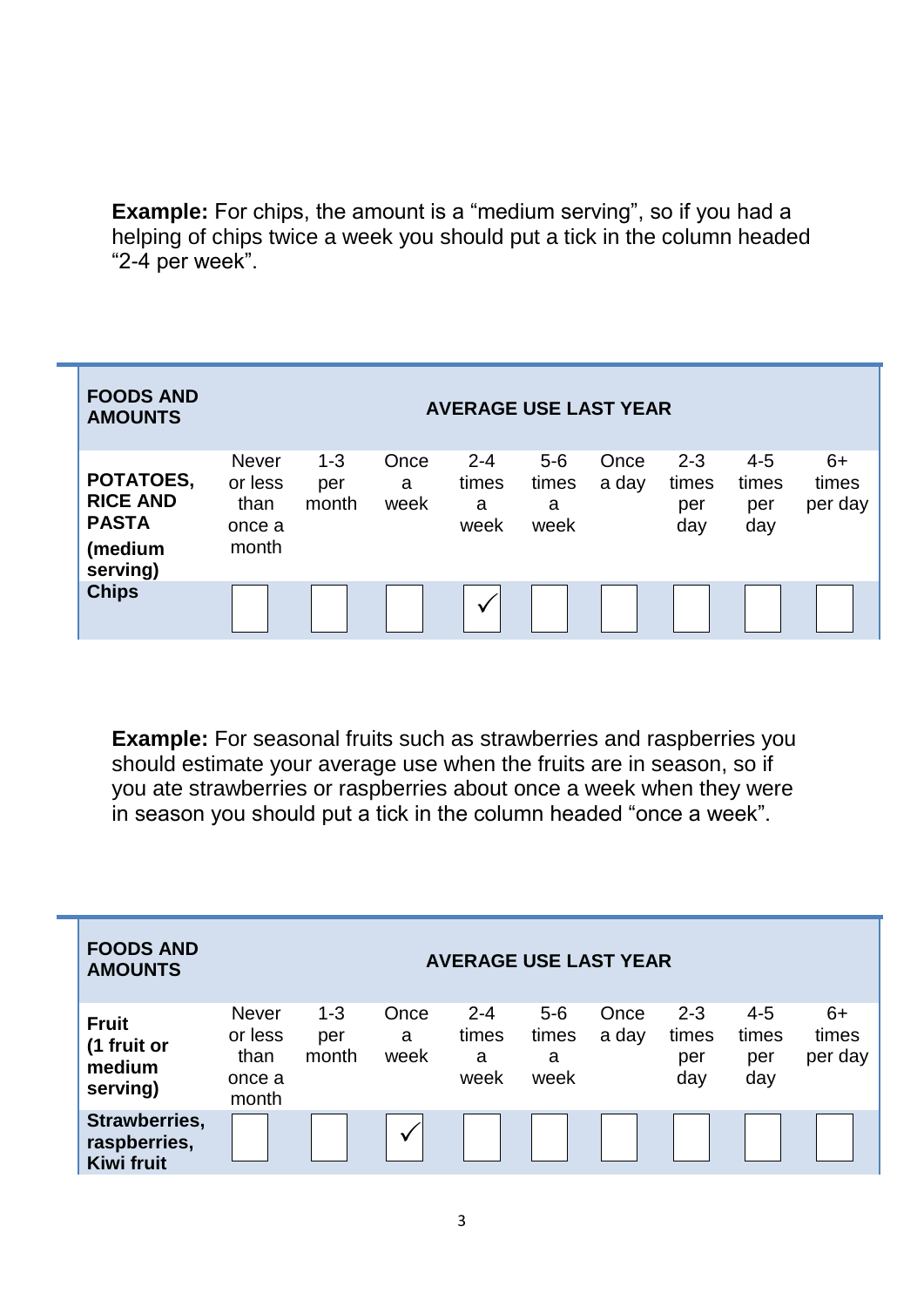| <b>FOODS&amp;</b><br><b>AMOUNT</b>                                                           |                                                    |                         |                          |                        |                      | <b>AVERAGE USE LAST YEAR</b> |                       |                       |                    |
|----------------------------------------------------------------------------------------------|----------------------------------------------------|-------------------------|--------------------------|------------------------|----------------------|------------------------------|-----------------------|-----------------------|--------------------|
| <b>MEAT &amp; FISH</b><br>(medium serving)                                                   | <b>Never</b><br>or less<br>than<br>once a<br>month | $1 - 3$<br>per<br>month | Once<br>a<br>week        | $2 - 4$<br>per<br>week | $5-6$<br>per<br>week | Once<br>a day                | $2 - 3$<br>per<br>day | $4 - 5$<br>per<br>day | $6+$<br>per<br>day |
| Beef; roast, steak,<br>mince, stew or<br>casserole                                           | $\mathbf 0$                                        | $\mathbf{1}$            | $\overline{\phantom{a}}$ | $\overline{3}$         | $\overline{4}$       | 5                            | 6                     | $\overline{7}$        | 8                  |
| <b>Beef burgers</b>                                                                          | $\Omega$                                           | $\mathbf{1}$            | $\overline{2}$           | 3                      | $\overline{a}$       | 5                            | 6                     | 7                     | 8                  |
| Pork; roast, chops,<br>stew or slices                                                        | $\mathbf{0}$                                       | $\mathbf{1}$            | $\overline{2}$           | $\overline{3}$         | $\overline{4}$       | 5                            | 6                     | $\overline{7}$        | 8                  |
| Lamb; roast chops<br>or stew                                                                 | $\mathbf 0$                                        | $\mathbf{1}$            | $\overline{2}$           | 3                      | $\overline{a}$       | 5                            | 6                     | 7                     | 8                  |
| <b>Chicken or other</b><br>poultry e.g. turkey                                               | $\mathbf 0$                                        | $\mathbf{1}$            | $\mathcal{P}$            | $\overline{3}$         | $\overline{4}$       | 5                            | 6                     | $\overline{7}$        | 8                  |
| <b>Bacon</b>                                                                                 | $\mathbf 0$                                        | $\mathbf{1}$            | $\overline{2}$           | 3                      | $\overline{4}$       | 5                            | 6                     | 7                     | 8                  |
| Ham                                                                                          | $\Omega$                                           | $\mathbf{1}$            | $\overline{2}$           | 3                      | $\overline{4}$       | 5                            | 6                     | $\overline{7}$        | 8                  |
| Corned beef, Spam,<br><b>luncheon meats</b>                                                  | $\Omega$                                           | $\mathbf{1}$            | $\mathfrak{p}$           | 3                      | 4                    | 5                            | 6                     | 7                     | 8                  |
| <b>Sausages</b>                                                                              | $\overline{0}$                                     | $\mathbf{1}$            | $\overline{2}$           | 3                      | 4                    | 5 <sup>1</sup>               | 6 <sup>1</sup>        | $\overline{7}$        | 8                  |
| Savoury pies e.g.<br>meat pie, pork pie,<br>pasties, steak &<br>kidney pie, sausage<br>rolls | 0                                                  |                         |                          | 3                      | 4                    | 5                            |                       |                       | 8                  |
| Liver, liver pate,<br>liver sausage                                                          | $\mathbf 0$                                        | $\mathbf{1}$            | $\overline{2}$           | 3 <sup>1</sup>         | $\overline{4}$       | 5                            | 6                     |                       | 8                  |
| <b>Fried fish in batter</b><br>(fish & chips)                                                | $\mathbf 0$                                        | $\mathbf{1}$            | $\overline{2}$           | 3                      | 4                    | 5                            | 6 <sup>1</sup>        | $\overline{7}$        | 8                  |
| Fish fingers, fish<br>cakes                                                                  | $\mathbf 0$                                        | $\mathbf{1}$            | $\overline{2}$           | 3                      | $\overline{4}$       | 5                            | 6                     | $\overline{7}$        | 8                  |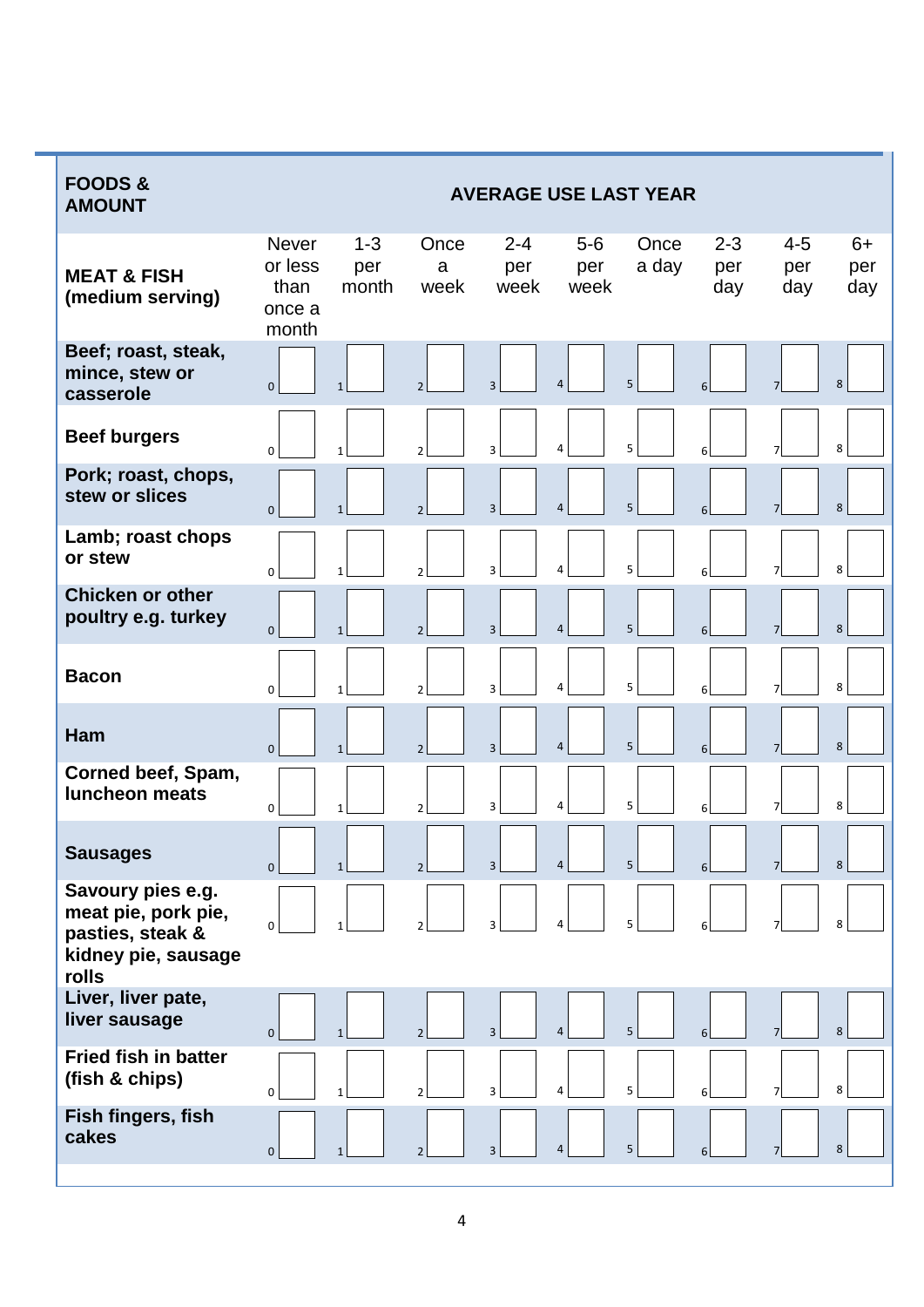| <b>FOODS &amp; AMOUNT</b>                                                                      |                                             |                         |                          |                        |                      | <b>AVERAGE USE LAST YEAR</b> |                       |                       |                    |
|------------------------------------------------------------------------------------------------|---------------------------------------------|-------------------------|--------------------------|------------------------|----------------------|------------------------------|-----------------------|-----------------------|--------------------|
| <b>MEAT &amp; FISH</b><br>(medium serving)                                                     | Never<br>or less<br>than<br>once a<br>month | $1 - 3$<br>per<br>month | Once<br>a<br>week        | $2 - 4$<br>per<br>week | $5-6$<br>per<br>week | Once<br>a day                | $2 - 3$<br>per<br>day | $4 - 5$<br>per<br>day | $6+$<br>per<br>day |
| Other white fish,<br>fresh or frozen e.g.<br>cod, haddock,<br>plaice, sole, halibut            | $\overline{0}$                              |                         | $\overline{\phantom{0}}$ | $\overline{3}$         | $\overline{4}$       | 5                            |                       |                       | 8                  |
| Oily fish, fresh or<br>frozen e.g. mackerel,<br>kippers, tuna,<br>salmon, sardines,<br>herring | $\Omega$                                    |                         |                          | $\overline{3}$         |                      | 5                            |                       |                       | 8                  |
| Shellfish e.g. crab,<br>prawns, mussels                                                        | $\overline{0}$                              | $\mathbf{1}$            | $\overline{2}$           | 3                      | 4                    | 5                            |                       |                       | 8                  |
| Fish roe,<br>taramasalata                                                                      | $\Omega$                                    |                         | $\mathfrak{p}$           | 3                      | 4                    | 5                            |                       |                       | 8                  |
| <b>BREAD &amp; SAVOURY BISCUITS (one slice or biscuit)</b>                                     |                                             |                         |                          |                        |                      |                              |                       |                       |                    |
| White bread and<br>rolls                                                                       | $\Omega$                                    |                         | $\mathfrak{p}$           | 3                      | 4                    | 5                            |                       |                       | 8                  |
| <b>Brown bread and</b><br>rolls                                                                | $\mathbf{0}$                                | $\mathbf{1}$            | $\overline{2}$           | $\overline{3}$         | $\overline{a}$       | 5                            | 6                     | $\overline{7}$        | 8                  |
| <b>Wholemeal bread</b><br>and rolls                                                            | 0                                           | $\mathbf{1}$            | $\overline{2}$           | 3                      | 4                    | 5                            |                       |                       | 8                  |
| Cream crackers,<br>cheese biscuits                                                             | $\overline{0}$                              | $\mathbf{1}$            | $\overline{2}$           | $\overline{3}$         | $\overline{4}$       | 5                            |                       | 7 <sup>1</sup>        | 8                  |
| Crispbread e.g.<br><b>Ryvita</b>                                                               | 0                                           | $\mathbf{1}$            | $\overline{2}$           | 3                      | 4                    | 5                            | 6                     | 7                     | 8                  |
| <b>CEREALS (one bowl)</b>                                                                      |                                             |                         |                          |                        |                      |                              |                       |                       |                    |
| Porridge, Ready<br><b>Brek</b>                                                                 | $\mathbf 0$                                 | $\mathbf{1}$            |                          | 3                      |                      | 5                            |                       |                       | 8                  |
| Breakfast cereal e.g.<br>corn flakes muesli<br>etc.                                            | $\mathbf{0}$                                | $\mathbf{1}$            | $\overline{2}$           | 3                      | 4                    | 5                            |                       | 7                     | 8                  |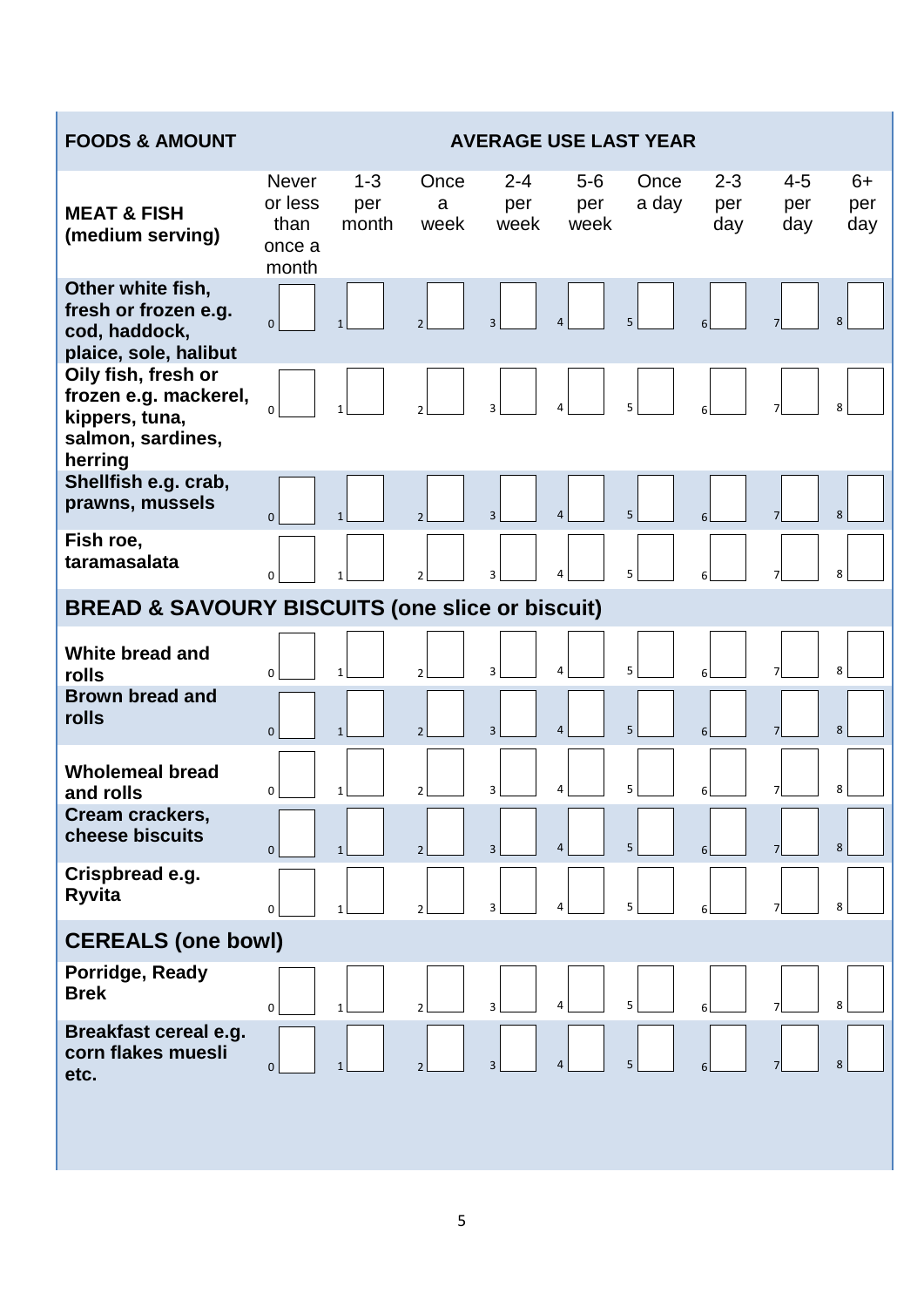| <b>FOODS &amp;</b><br><b>AMOUNTS</b>                            |                                                    |                         |                          | <b>AVERAGE USE LAST YEAR</b> |                      |                |                       |                       |                    |
|-----------------------------------------------------------------|----------------------------------------------------|-------------------------|--------------------------|------------------------------|----------------------|----------------|-----------------------|-----------------------|--------------------|
| <b>POTATOES, RICE</b><br><b>AND PASTA</b><br>(medium serving)   | <b>Never</b><br>or less<br>than<br>once a<br>month | $1 - 3$<br>per<br>month | Once<br>a<br>week        | $2 - 4$<br>per<br>week       | $5-6$<br>per<br>week | Once<br>a day  | $2 - 3$<br>per<br>day | $4 - 5$<br>per<br>day | $6+$<br>per<br>day |
| POTATOES, RICE AND PASTA (medium serving)                       |                                                    |                         |                          |                              |                      |                |                       |                       |                    |
| Boiled, mashed,<br>instant or jacket<br>potatoes                | $\mathbf{0}$                                       | $\mathbf{1}$            | $\overline{2}$           | $\overline{3}$               | $\overline{4}$       | 5              |                       |                       | 8                  |
| <b>Chips</b>                                                    | $\Omega$                                           | $\mathbf{1}$            | $\mathfrak{p}$           | 3                            | $\overline{a}$       | 5              |                       |                       | 8                  |
| <b>Roast potatoes</b>                                           | $\Omega$                                           | $\mathbf{1}$            | $\overline{2}$           | 3                            | $\overline{4}$       | 5              | 6                     |                       | 8                  |
| Potato salad                                                    | $\Omega$                                           | $\mathbf{1}$            | $\mathfrak{p}$           | $\overline{3}$               | $\overline{a}$       | 5              | 6                     |                       | 8                  |
| <b>White rice</b>                                               | $\Omega$                                           | $\mathbf{1}$            | $\mathfrak{p}$           | 3                            | $\overline{4}$       | 5              | 6                     |                       | 8                  |
| <b>Brown rice</b>                                               | $\Omega$                                           | $\mathbf{1}$            | $\mathfrak{p}$           | $\overline{3}$               | $\overline{4}$       | 5              | 6                     |                       | 8                  |
| White or green<br>pasta e.g.<br>spaghetti,<br>macaroni, noodles | $\Omega$                                           | $\mathbf{1}$            | $\overline{2}$           | 3                            | $\overline{4}$       | 5              |                       |                       | 8                  |
| <b>Wholemeal pasta</b>                                          | $\mathbf 0$                                        | $\mathbf{1}$            | $\overline{2}$           | $\overline{3}$               | $\overline{4}$       | 5 <sup>1</sup> | 6                     |                       | 8                  |
| Lasagne,<br>moussaka                                            | $\Omega$                                           | $\mathbf{1}$            | $\overline{2}$           | 3                            | $\overline{4}$       | 5              | 6                     |                       | 8                  |
| <b>Pizza</b>                                                    | $\mathbf 0$                                        | $\mathbf{1}$            | $\mathfrak{p}$           | 3                            | $\overline{a}$       | 5              | 6                     |                       | 8                  |
| <b>DAIRY PRODUCTS AND FATS</b>                                  |                                                    |                         |                          |                              |                      |                |                       |                       |                    |
| Single or sour cream<br>(tablespoon)                            | $\mathbf 0$                                        |                         |                          | 3                            | $\overline{a}$       | 5              |                       |                       | 8                  |
| <b>Double or clotted</b><br>cream (tablespoon)                  | $\overline{0}$                                     | $\mathbf{1}$            | $\overline{\phantom{a}}$ | $\overline{3}$               | $\overline{4}$       | 5              | 6                     |                       | 8                  |
| Low fat yoghurt,<br>fromage frais (125g<br>carton)              | $\Omega$                                           |                         | C                        | 3                            | $\overline{a}$       | 5              |                       |                       | 8                  |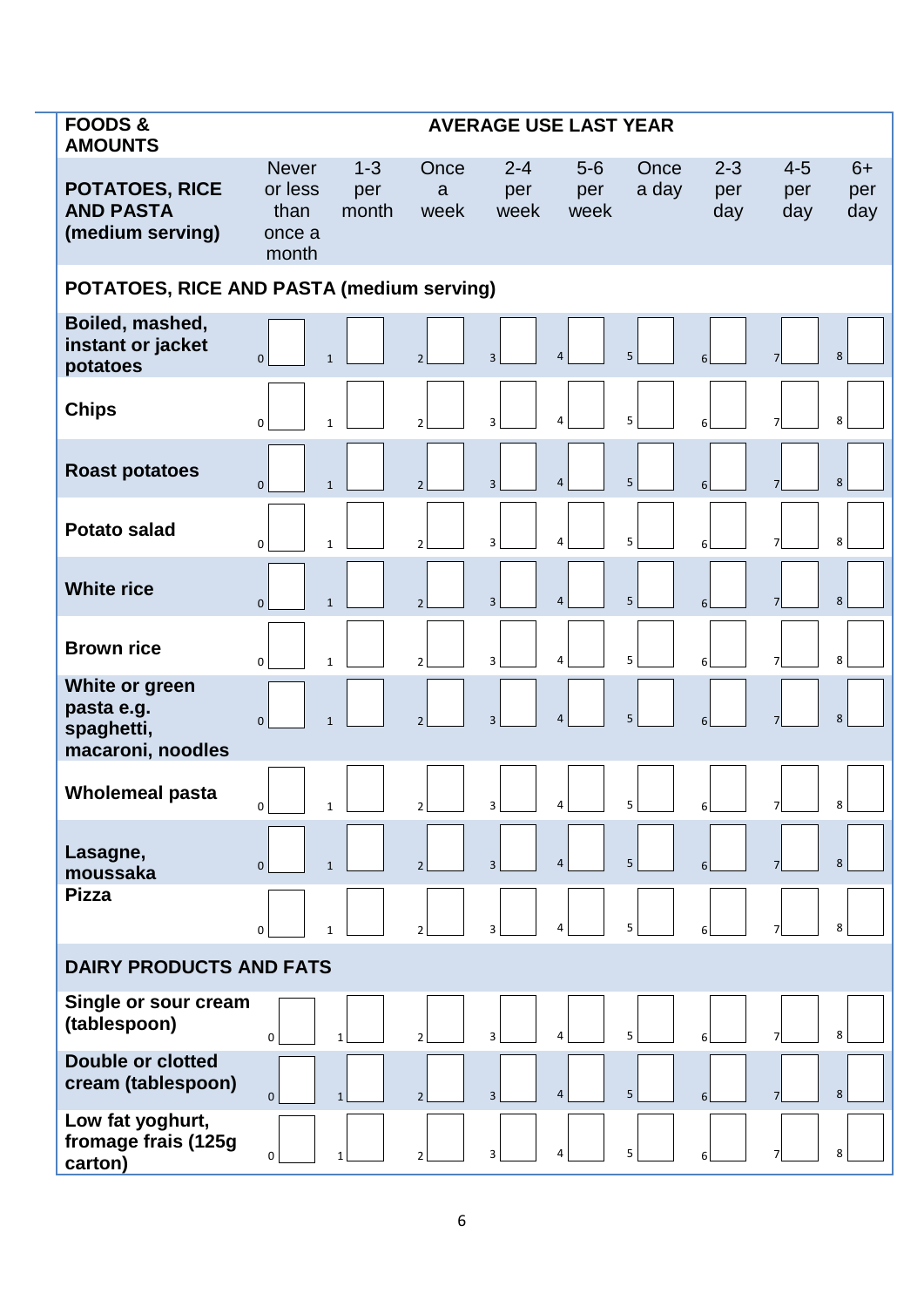| <b>FOODS&amp;</b><br><b>AMOUNTS</b>                                       |                                                    |                         |                          | <b>AVERAGE USE LAST YEAR</b> |                      |               |                       |                       |                    |
|---------------------------------------------------------------------------|----------------------------------------------------|-------------------------|--------------------------|------------------------------|----------------------|---------------|-----------------------|-----------------------|--------------------|
| <b>DAIRY PRODUCTS</b><br><b>AND FATS</b>                                  | <b>Never</b><br>or less<br>than<br>once a<br>month | $1 - 3$<br>per<br>month | Once<br>a<br>week        | $2 - 4$<br>per<br>week       | $5-6$<br>per<br>week | Once<br>a day | $2 - 3$<br>per<br>day | $4 - 5$<br>per<br>day | $6+$<br>per<br>day |
| <b>Full fat or Greek</b><br>yoghurt (125g<br>carton)                      | $\overline{0}$                                     | $\mathbf{1}$            | $\overline{\phantom{0}}$ | $\overline{3}$               | $\overline{4}$       | 5             | 6                     |                       | 8                  |
| Dairy desserts (125g<br>carton)                                           | $\Omega$                                           |                         | $\overline{\phantom{a}}$ | 3                            | 4                    | 5             |                       |                       | 8                  |
| Cheese e.g.<br>cheddar, brie, edam<br>(medium serving)                    | $\mathbf 0$                                        | $\mathbf{1}$            | $\overline{2}$           | $\overline{3}$               | $\overline{4}$       | 5             | 6                     |                       | 8                  |
| Cottage cheese, low<br>fat soft cheese<br>(medium serving)                | $\mathbf 0$                                        | $\mathbf{1}$            | $\mathfrak{p}$           | 3                            | 4                    | 5             |                       |                       | 8                  |
| Eggs as boiled,<br>fried, scrambled<br>etc. (one)                         | $\mathbf{0}$                                       | $\mathbf{1}$            |                          | $\overline{3}$               | $\overline{4}$       | 5             |                       |                       | 8                  |
| Quiche (medium<br>serving)                                                | $\Omega$                                           | $\mathbf{1}$            | $\overline{\phantom{a}}$ | 3                            | 4                    | 5             |                       |                       | 8                  |
| Low Calorie, low fat<br>salad cream<br>(tablespoon)                       | $\mathbf{0}$                                       | $\mathbf{1}$            | $\overline{2}$           | 3                            | $\overline{4}$       | 5             | 6                     | 7                     | 8                  |
| Salad cream,<br>mayonnaise<br>(tablespoon)                                | $\Omega$                                           | 1                       |                          | 3                            | 4                    | 5             |                       |                       | 8                  |
| <b>Other salad</b><br>dressing<br>(tablespoon)                            | $\mathbf{0}$                                       |                         |                          | 3                            | $\overline{4}$       | 5             |                       |                       | 8                  |
| <b>French dressing</b><br>(tablespoon)                                    | 0                                                  |                         |                          | 3                            | 4                    | 5             |                       |                       | 8                  |
| THE FOLLOWING ON BREAD OR VEGETABLES                                      |                                                    |                         |                          |                              |                      |               |                       |                       |                    |
| <b>Butter (teaspoon)</b>                                                  | 0                                                  | 1                       | $\mathfrak{p}$           | 3                            | $\overline{a}$       | 5             |                       |                       | 8                  |
| <b>Block margarine</b><br>e.g. Stork, Krona<br>(teaspoon)                 | $\mathbf 0$                                        | $\mathbf{1}$            | $\overline{\phantom{0}}$ | $\overline{3}$               | $\overline{4}$       | 5             | 6                     |                       | 8                  |
| Polyunsaturated<br>margarine (tub) e.g.<br>Flora, sunflower<br>(teaspoon) | 0                                                  |                         |                          | 3                            | 4                    | 5             |                       |                       | 8                  |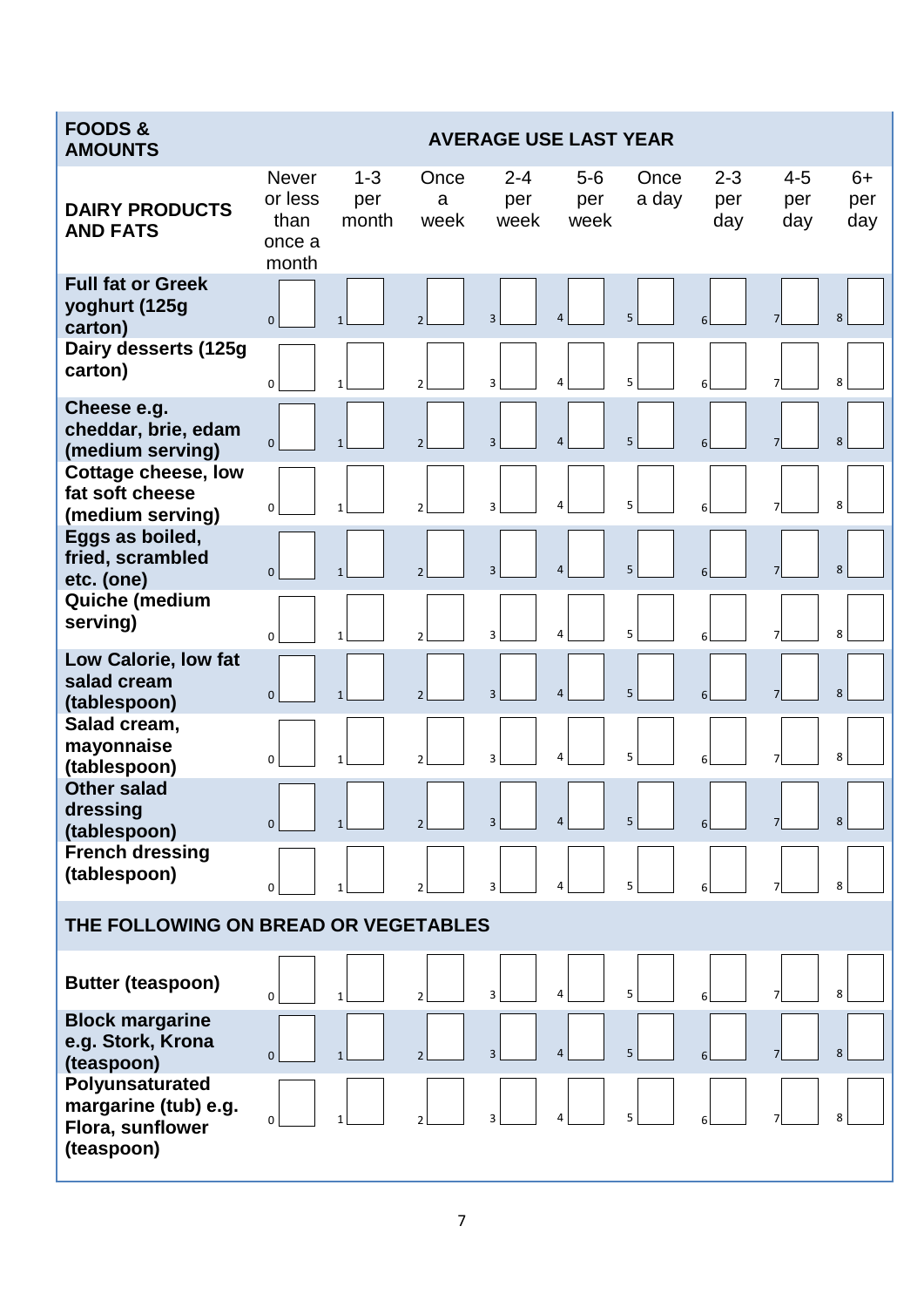| <b>FOODS&amp;</b><br><b>AMOUNT</b>                                                                     |                                                    |                         |                          | <b>AVERAGE USE LAST YEAR</b> |                      |               |                       |                       |                    |
|--------------------------------------------------------------------------------------------------------|----------------------------------------------------|-------------------------|--------------------------|------------------------------|----------------------|---------------|-----------------------|-----------------------|--------------------|
| <b>DAIRY PRODUCTS</b><br><b>AND FATS</b>                                                               | <b>Never</b><br>or less<br>than<br>once a<br>month | $1 - 3$<br>per<br>month | Once<br>a<br>week        | $2 - 4$<br>per<br>week       | $5-6$<br>per<br>week | Once<br>a day | $2 - 3$<br>per<br>day | $4 - 5$<br>per<br>day | $6+$<br>per<br>day |
| <b>Other soft</b><br>margarine, dairy<br>spreads (tub), e.g.<br><b>Blue Band, Clover</b><br>(teaspoon) | $\mathbf{0}$                                       | $\mathbf{1}$            |                          | 3                            | $\overline{4}$       | 5             |                       |                       | 8                  |
| Low fat spread (tub)<br>e.g. Outline, Gold<br>(teaspoon)                                               | $\Omega$                                           | $\mathbf{1}$            |                          | 3                            | $\overline{4}$       | 5             |                       |                       | 8                  |
| Very low fat spread<br>(tub) (teaspoon)                                                                | $\mathbf{0}$                                       | $\mathbf{1}$            | $\overline{2}$           | $\overline{3}$               | $\overline{a}$       | 5             |                       |                       | 8                  |
| <b>SWEETS OR SNACKS</b>                                                                                |                                                    |                         |                          |                              |                      |               |                       |                       |                    |
| <b>Sweet biscuits,</b><br>chocolate e.g.<br>digestive (one)                                            | $\mathbf{0}$                                       | $\mathbf{1}$            |                          | 3                            | $\overline{4}$       | 5             |                       |                       | 8                  |
| Sweet biscuits,<br>plain e.g. Nice,<br>ginger (one)                                                    | $\Omega$                                           |                         |                          | 3                            | $\overline{a}$       | 5             |                       |                       | 8                  |
| Cakes e.g. fruit,<br>sponge (home<br>baked)                                                            | $\mathbf{0}$                                       | $\mathbf{1}$            | $\overline{\phantom{0}}$ | 3                            | $\overline{4}$       | 5             |                       |                       | 8                  |
| Cakes e.g. fruit,<br>sponge (ready-<br>made)                                                           | $\mathbf 0$                                        | $\mathbf{1}$            |                          | 3                            | $\overline{4}$       | 5             |                       | 7                     | 8                  |
| Buns, pastries e.g.<br>scones, flap jacks<br>(home baked)                                              | $\mathbf{0}$                                       | $\mathbf{1}$            |                          | $\overline{3}$               | $\overline{4}$       | 5             |                       |                       | 8                  |
| Buns, pastries e.g.<br>croissants, doughnut<br>(ready-made)                                            | 0                                                  |                         |                          |                              | $\Delta$             | 5             |                       |                       | 8                  |
| Fruit pies, tarts,<br>crumbles (home<br>baked)                                                         | $\Omega$                                           |                         |                          | 3                            | $\overline{4}$       | 5             |                       |                       | 8                  |
| Fruit pies, tarts,<br>crumbles (ready-<br>made)                                                        | $\Omega$                                           |                         |                          |                              | 4                    | 5             |                       |                       | 8                  |
| <b>Sponge puddings</b><br>(home baked)                                                                 | $\Omega$                                           | $\mathbf{1}$            |                          | 3                            | $\overline{4}$       | 5             |                       |                       | 8                  |
| <b>Sponge puddings</b><br>(ready-made)                                                                 | $\mathbf 0$                                        | $\mathbf{1}$            |                          |                              | 4                    | 5             |                       |                       | 8                  |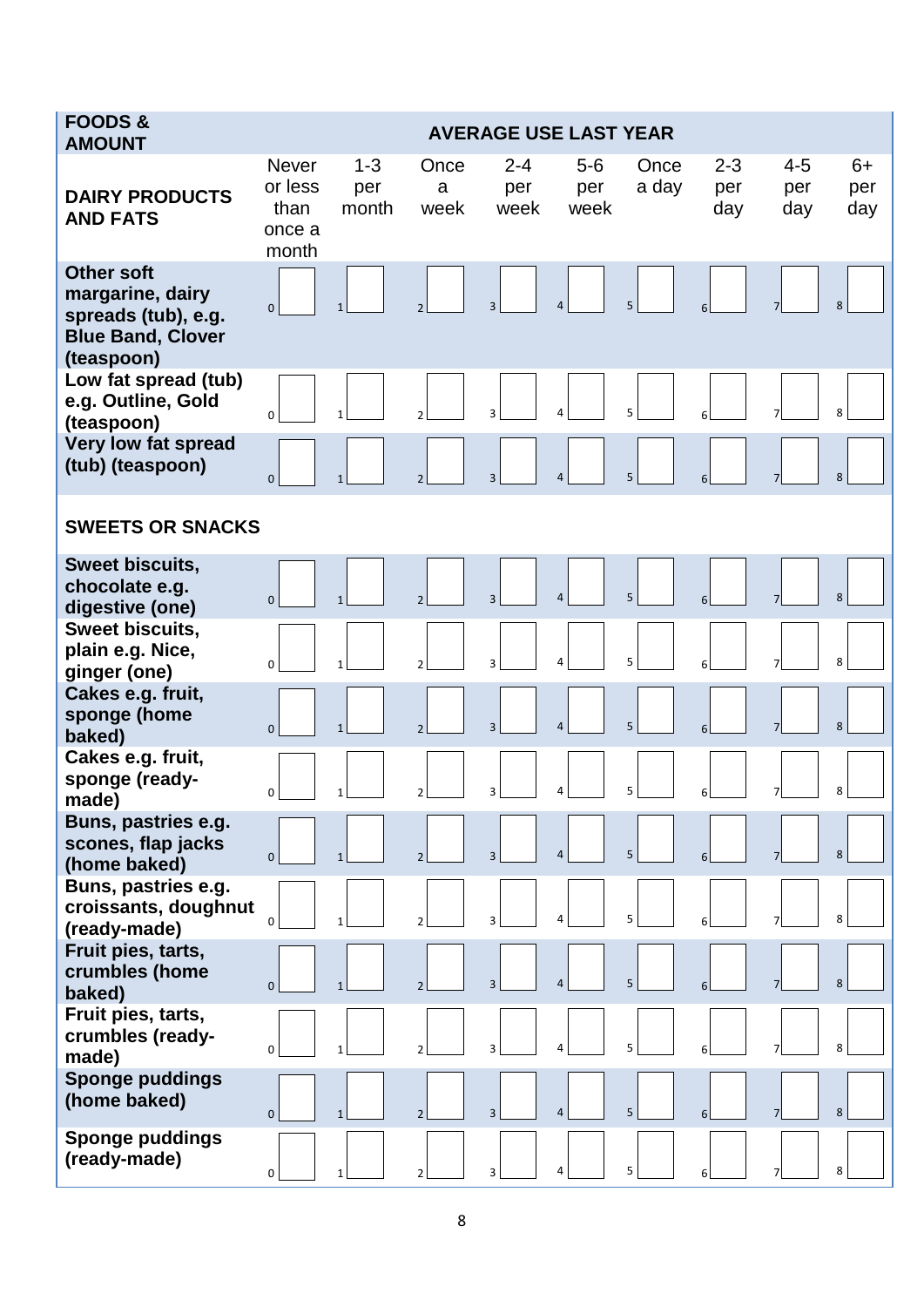| <b>FOODS &amp; AMOUNT</b>                                      |                                                    |                         |                          |                        |                      | <b>AVERAGE USE LAST YEAR</b> |                       |                       |                    |
|----------------------------------------------------------------|----------------------------------------------------|-------------------------|--------------------------|------------------------|----------------------|------------------------------|-----------------------|-----------------------|--------------------|
| <b>DAIRY PRODUCTS</b><br><b>AND FATS</b>                       | <b>Never</b><br>or less<br>than<br>once a<br>month | $1 - 3$<br>per<br>month | Once<br>a<br>week        | $2 - 4$<br>per<br>week | $5-6$<br>per<br>week | Once<br>a day                | $2 - 3$<br>per<br>day | $4 - 5$<br>per<br>day | $6+$<br>per<br>day |
| Milk puddings, e.g.<br>rice, custards, trifle                  | $\mathbf 0$                                        |                         | $\overline{\phantom{0}}$ | 3                      | $\overline{a}$       | 5                            | 6                     |                       | 8                  |
| Ice cream, choc ices                                           | $\mathbf 0$                                        | $\mathbf{1}$            | $\overline{2}$           | $\overline{3}$         | $\overline{4}$       | 5                            | 6                     | 7                     | 8                  |
| <b>Chocolates, single</b><br>or squares                        | $\Omega$                                           |                         | $\overline{2}$           | 3                      | $\overline{4}$       | 5                            | 6                     | $\overline{7}$        | 8                  |
| <b>Chocolate snack</b><br>bars e.g. Mars,<br><b>Crunchie</b>   | $\Omega$                                           |                         | $\overline{2}$           | 3                      | 4                    | 5                            | 6                     |                       | 8                  |
| Sweets, toffees,<br>mints                                      | $\mathbf{0}$                                       |                         | $\overline{2}$           | 3                      | 4                    | 5                            | 6                     |                       | 8                  |
| Sugar added to tea,<br>coffee, cereal<br>(teaspoon)            | 0                                                  |                         | $\overline{2}$           | 3                      | 4                    | 5                            | 6                     | 7                     | 8                  |
| <b>Crisps or other</b><br>packet snacks e.g.<br><b>Wotsits</b> | $\overline{0}$                                     |                         | $\overline{\phantom{a}}$ | 3                      | $\overline{4}$       | 5                            | 6                     | $\overline{7}$        | 8                  |
| <b>Peanuts or other</b><br>nuts                                | 0                                                  |                         | $\overline{2}$           | 3                      | 4                    | 5                            | 6                     | 7                     | 8                  |
| <b>SOUPS, SAUCES AND SPREADS</b>                               |                                                    |                         |                          |                        |                      |                              |                       |                       |                    |
| <b>Vegetable soups</b><br>(bowl)                               | 0                                                  |                         | $\mathfrak{p}$           | 3                      | 4                    | 5                            |                       |                       | 8                  |
| <b>Meat soups (bowl)</b>                                       | $\overline{0}$                                     |                         | $\overline{2}$           | $\overline{3}$         | 4                    | 5                            | 6                     | $\overline{7}$        | 8                  |
| Sauces e.g. white,<br>cheese, gravy<br>(tablespoon)            | 0                                                  |                         | $\overline{2}$           | 3                      | 4                    | 5                            | 6                     | 7                     | 8                  |
| <b>Tomato ketchup</b><br>(tablespoon)                          | $\overline{0}$                                     |                         |                          | 3                      | 4                    | 5                            | 6                     |                       | 8                  |
| <b>Pickles, chutney</b><br>(tablespoon)                        | O                                                  |                         | $\mathfrak{p}$           | 3                      | 4                    | 5                            |                       |                       | 8                  |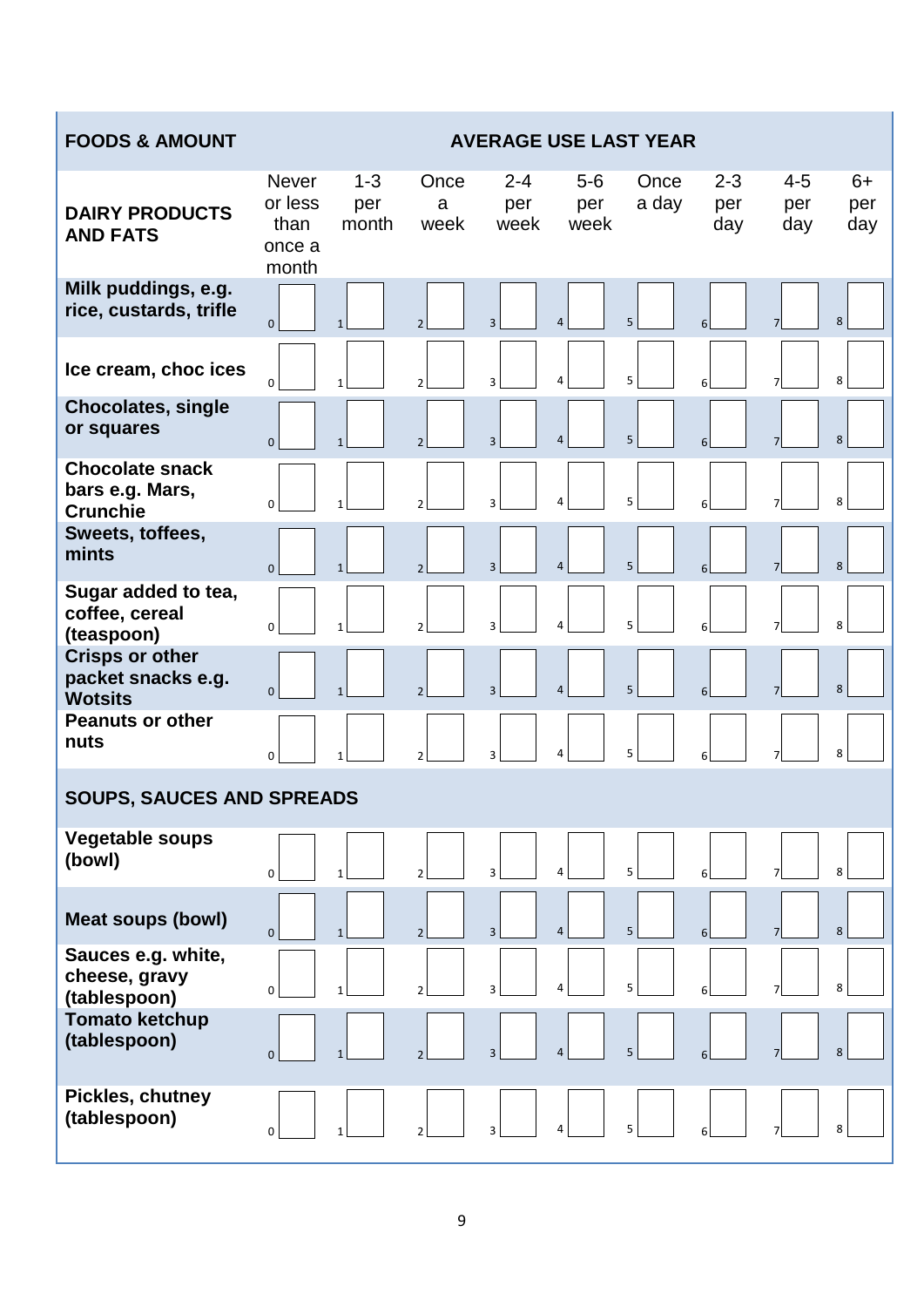### **FOODS & AMOUNTS AVERAGE USE LAST YEAR**

| <b>SOUPS SAUCES</b><br><b>AND SPREADS</b><br>(medium serving) | <b>Never</b><br>or less<br>than<br>once a<br>month | $1 - 3$<br>per<br>month | Once<br>a<br>week | $2 - 4$<br>per<br>week  | $5-6$<br>per<br>week | Once<br>a day  | $2 - 3$<br>per<br>day | $4 - 5$<br>per<br>day | $6+$<br>per<br>day |
|---------------------------------------------------------------|----------------------------------------------------|-------------------------|-------------------|-------------------------|----------------------|----------------|-----------------------|-----------------------|--------------------|
| <b>Marmite, Bovril</b><br>(teaspoon)                          | $\mathbf{0}$                                       | $\mathbf{1}$            | $\overline{2}$    | $\overline{3}$          | $\overline{4}$       | 5              | 6                     |                       | 8                  |
| Jam, marmalade,<br>honey (teaspoon)                           | 0                                                  | $\mathbf{1}$            | $\overline{2}$    | 3                       | 4                    | 5              | 6                     |                       | 8                  |
| <b>Peanut butter</b>                                          | $\mathbf 0$                                        | $\mathbf{1}$            | $\overline{2}$    | $\overline{3}$          | $\overline{4}$       | 5              | 6                     | $\overline{7}$        | 8                  |
| <b>DRINKS</b>                                                 |                                                    |                         |                   |                         |                      |                |                       |                       |                    |
| Tea (cup)                                                     | $\Omega$                                           | $\mathbf{1}$            | $\overline{2}$    | $\overline{3}$          | $\overline{4}$       | 5              |                       |                       | 8                  |
| Coffee - instant or<br>ground (cup)                           | $\Omega$                                           | $\mathbf{1}$            | $\overline{2}$    | 3                       | 4                    | 5              |                       |                       | 8                  |
| Coffee -<br>decaffeinated (cup)                               | $\overline{0}$                                     | $\mathbf{1}$            | $\overline{2}$    | $\overline{3}$          | $\overline{4}$       | 5              | 6                     | $\overline{7}$        | 8                  |
| Coffee whitener e.g.<br>coffee-mate<br>(teaspoon)             | $\Omega$                                           | $\mathbf{1}$            | $\overline{2}$    | 3                       | $\overline{a}$       | 5              |                       |                       | 8                  |
| Cocoa, hot<br>chocolate (cup)                                 | $\mathbf{0}$                                       | $\mathbf{1}$            | $\overline{2}$    | $\overline{3}$          | $\overline{4}$       | 5              | 6                     |                       | 8                  |
| Horlicks,<br><b>Ovaltine (cup)</b>                            | $\overline{0}$                                     | $1\vert$                | 2                 | $\overline{\mathbf{3}}$ | 4                    | 5 <sup>1</sup> | 6 <sup>1</sup>        | 7 <sup>1</sup>        | 8                  |
| Wine (glass)                                                  | $\mathbf 0$                                        | $\mathbf{1}$            | $\overline{2}$    | $\overline{3}$          | $\overline{4}$       | 5 <sup>1</sup> | 6                     |                       | 8                  |
| Beer, lager or cider<br>(half pint)                           | $\Omega$                                           | 1                       | $\overline{2}$    | 3                       | $\overline{a}$       | 5              |                       |                       | 8                  |
| Port, sherry,<br>vermouth, liqueurs<br>(glass)                | 0                                                  |                         | $\mathfrak{p}$    | $\overline{3}$          | $\overline{4}$       | 5              |                       |                       | 8                  |
| Spirits e.g. gin,<br>brandy, whisky,<br>vodka (single)        | 0                                                  |                         |                   | 3                       | 4                    | 5              |                       |                       | 8                  |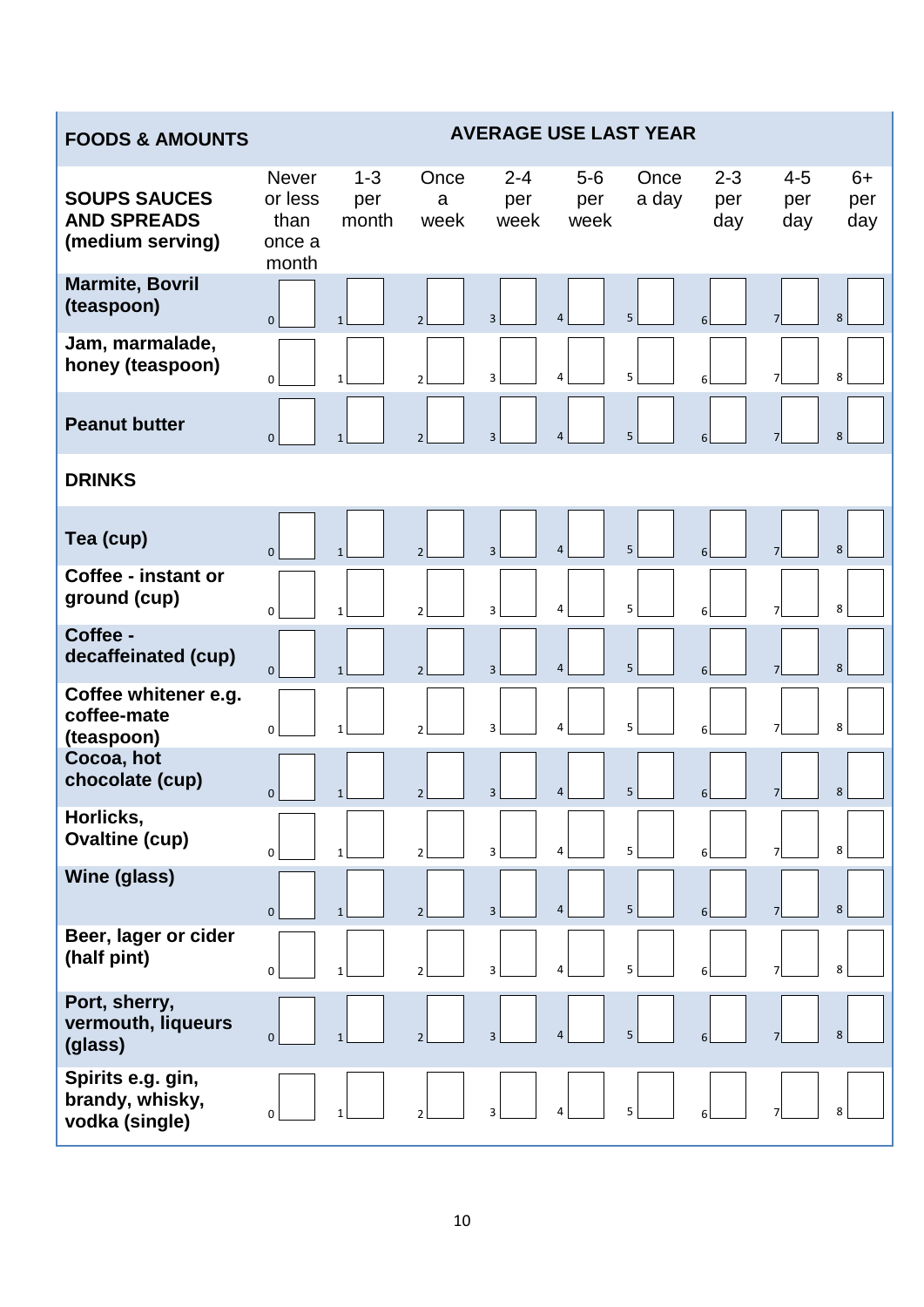| <b>FOODS&amp;</b><br><b>AMOUNTS</b>                                                                   | <b>AVERAGE USE LAST YEAR</b>                       |                         |                          |                         |                      |               |                       |                       |                    |  |  |
|-------------------------------------------------------------------------------------------------------|----------------------------------------------------|-------------------------|--------------------------|-------------------------|----------------------|---------------|-----------------------|-----------------------|--------------------|--|--|
| <b>DRINKS</b>                                                                                         | <b>Never</b><br>or less<br>than<br>once a<br>month | $1 - 3$<br>per<br>month | Once<br>a<br>week        | $2 - 4$<br>per<br>week  | $5-6$<br>per<br>week | Once<br>a day | $2 - 3$<br>per<br>day | $4 - 5$<br>per<br>day | $6+$<br>per<br>day |  |  |
| Low calorie or diet<br>fizzy soft drinks<br>(glass)                                                   | $\mathbf 0$                                        | $\mathbf{1}$            | $\overline{\phantom{a}}$ | $\overline{3}$          | $\overline{4}$       | 5             |                       | $\overline{7}$        | 8                  |  |  |
| Fizzy soft drinks e.g.<br>Coca Cola, lemonade<br>(glass)                                              | $\Omega$                                           | $\mathbf{1}$            | $\mathfrak{p}$           | 3                       | 4                    | 5             |                       |                       | 8                  |  |  |
| <b>Pure fruit juice</b><br>(100%) e.g. orange,<br>apple juice (glass)                                 | $\overline{0}$                                     | $\mathbf{1}$            | $\overline{2}$           | $\overline{3}$          | $\overline{4}$       | 5             | 6                     | $\overline{7}$        | 8                  |  |  |
| Fruit squash or<br>cordial (glass)                                                                    | $\mathbf 0$                                        | $\mathbf{1}$            |                          | $\overline{\mathbf{3}}$ | 4                    | 5             |                       |                       | 8                  |  |  |
| FRUIT - for seasonal fruits marked *, please estimate your average use when the fruit is in<br>season |                                                    |                         |                          |                         |                      |               |                       |                       |                    |  |  |
| <b>Apples</b><br>$(1$ fruit)                                                                          | $\Omega$                                           | $\mathbf{1}$            | $\overline{2}$           | 3                       | 4                    | 5             |                       |                       | 8                  |  |  |
| <b>Pears</b><br>$(1$ fruit)                                                                           | $\overline{0}$                                     | $\mathbf{1}$            | $\overline{2}$           | $\overline{3}$          | $\overline{4}$       | 5             | 6                     | $\overline{7}$        | 8                  |  |  |
| Oranges,<br>Satsuma's,<br>mandarins (1 fruit)                                                         | $\mathbf 0$                                        | $\mathbf{1}$            | $\mathfrak{p}$           | 3                       | 4                    | 5             |                       |                       | 8                  |  |  |
| <b>Grapefruit</b><br>$(1$ fruit)                                                                      | $\mathbf 0$                                        | $\mathbf{1}$            | $\overline{2}$           | $\overline{3}$          | $\overline{4}$       | 5             |                       | $\overline{7}$        | 8                  |  |  |
| <b>Bananas</b><br>$(1$ fruit)                                                                         | $\mathbf 0$                                        | $\mathbf{1}$            | $\overline{2}$           | 3                       | 4                    | 5             |                       |                       | 8                  |  |  |
| <b>Grapes (medium</b><br>serving)                                                                     | $\mathbf{0}$                                       | $\mathbf{1}$            | $\overline{2}$           | $\overline{3}$          | $\overline{4}$       | 5             | 6                     | 7                     | 8                  |  |  |
| <b>Melon</b><br>$(1 \text{ slice})$                                                                   | $\mathbf 0$                                        | $\mathbf{1}$            | $\overline{2}$           | 3                       | 4                    | 5             | 6                     | $\overline{7}$        | 8                  |  |  |
| *Peaches, plums,<br>apricots<br>(1 fruit)                                                             | $\mathbf{0}$                                       | $\mathbf{1}$            | $\overline{2}$           | $\overline{3}$          | 4                    | 5             | 6                     |                       | 8                  |  |  |
| *Strawberries,<br>raspberries, kiwi<br>fruit (medium<br>serving)                                      | 0                                                  | $\mathbf{1}$            | $\overline{2}$           | 3                       | 4                    | 5             |                       |                       | 8                  |  |  |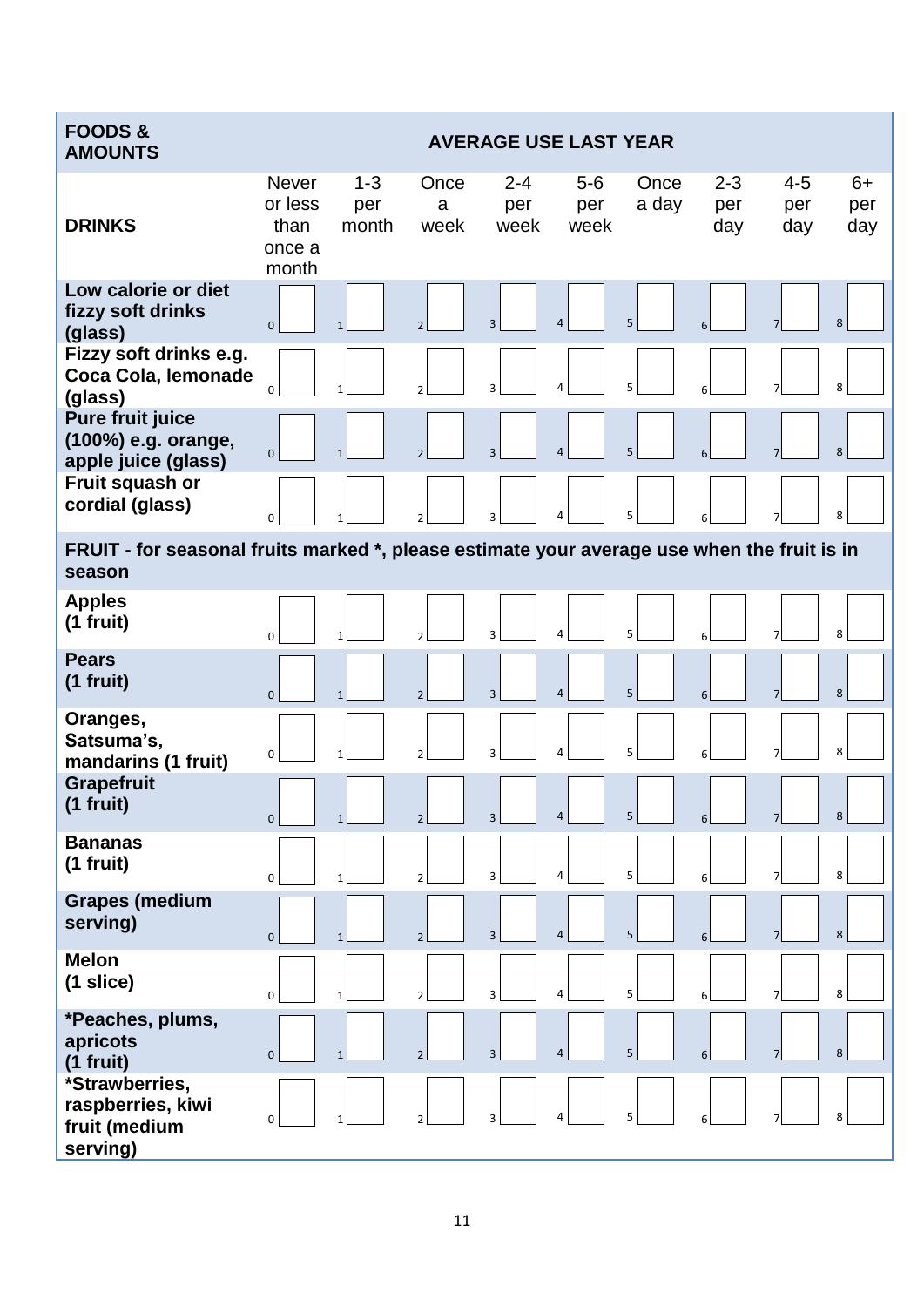| <b>FOODS &amp;</b><br><b>AMOUNTS</b>                         |                                                    |                         |                          |                        |                         | <b>AVERAGE USE LAST YEAR</b> |                       |                       |                    |
|--------------------------------------------------------------|----------------------------------------------------|-------------------------|--------------------------|------------------------|-------------------------|------------------------------|-----------------------|-----------------------|--------------------|
| <b>FRUIT</b>                                                 | <b>Never</b><br>or less<br>than<br>once a<br>month | $1 - 3$<br>per<br>month | Once<br>a<br>week        | $2 - 4$<br>per<br>week | $5-6$<br>per<br>week    | Once<br>a day                | $2 - 3$<br>per<br>day | $4 - 5$<br>per<br>day | $6+$<br>per<br>day |
| <b>Tinned fruit</b><br>(medium serving)                      | $\mathbf{0}$                                       | $\mathbf{1}$            | $\overline{2}$           | $\overline{3}$         | $\overline{4}$          | 5                            |                       | $\overline{7}$        | 8                  |
| Dried fruit e.g.<br>raisins, prunes<br>(medium serving)      | 0                                                  | $\mathbf{1}$            | $\overline{2}$           | 3                      | 4                       | 5                            | 6                     | $\overline{7}$        | 8                  |
| <b>VEGETABLES - Fresh, frozen or tinned (medium serving)</b> |                                                    |                         |                          |                        |                         |                              |                       |                       |                    |
| <b>Carrots</b>                                               | $\mathbf 0$                                        | $\mathbf{1}$            | $\overline{\phantom{0}}$ | 3                      | $\overline{\mathbf{4}}$ | 5                            |                       |                       | 8                  |
| <b>Spinach</b>                                               | $\mathbf{0}$                                       | $\mathbf{1}$            | $\overline{2}$           | $\overline{3}$         | $\overline{4}$          | 5                            | 6                     | $\overline{7}$        | 8                  |
| <b>Broccoli, spring</b><br>greens, kale                      | $\mathbf 0$                                        | $\mathbf{1}$            | $\overline{2}$           | 3                      | 4                       | 5                            | 6                     | $\overline{7}$        | 8                  |
| <b>Brussel sprouts</b>                                       | $\mathbf{0}$                                       | $\mathbf{1}$            | $\mathfrak{p}$           | $\overline{3}$         | $\overline{4}$          | 5                            | 6                     | $\overline{7}$        | 8                  |
| Cabbage                                                      | $\Omega$                                           |                         | $\mathfrak{p}$           | 3                      | $\overline{a}$          | 5                            |                       | $\overline{7}$        | 8                  |
| <b>Peas</b>                                                  | $\overline{0}$                                     | $\mathbf{1}$            | $\overline{2}$           | $\overline{3}$         | $\overline{4}$          | $\overline{5}$               | 6                     | $\overline{7}$        | $\bf 8$            |
| Green bean, broad<br>beans, runner beans                     | 0                                                  |                         | $\overline{2}$           | 3                      | 4                       | 5                            |                       | 7                     | 8                  |
| <b>Marrow, courgettes</b>                                    | $\mathbf{0}$                                       |                         | $\overline{2}$           | $\overline{3}$         | $\overline{4}$          | 5                            |                       |                       | 8                  |
| <b>Cauliflower</b>                                           | $\mathbf 0$                                        | 1                       | $\overline{2}$           | 3                      | 4                       | 5                            | 6                     | $\overline{7}$        | 8                  |
| Parsnips, turnips,<br>swedes                                 | $\mathbf{0}$                                       | $\mathbf{1}$            | $\overline{2}$           | $\overline{3}$         | $\overline{4}$          | 5                            | 6                     | $\overline{7}$        | 8                  |
| <b>Leeks</b>                                                 | 0                                                  | $\mathbf{1}$            |                          | 3                      | 4                       | 5                            |                       |                       | 8                  |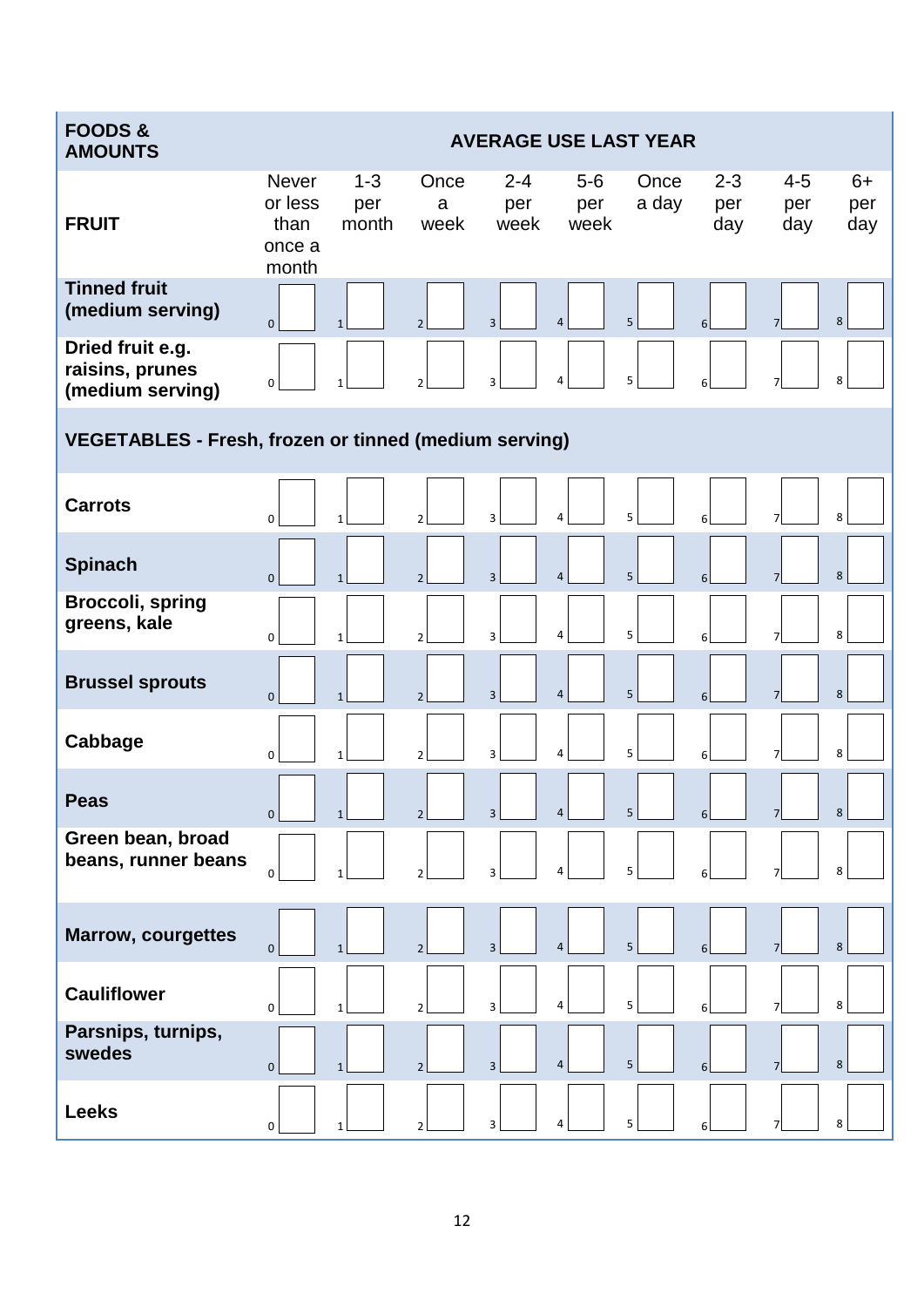| <b>FOODS &amp;</b><br><b>AMOUNTS</b>                                  |                                                    |                         |                   |                        | <b>AVERAGE USE LAST YEAR</b> |               |                       |                       |                    |
|-----------------------------------------------------------------------|----------------------------------------------------|-------------------------|-------------------|------------------------|------------------------------|---------------|-----------------------|-----------------------|--------------------|
| <b>VEGETABLES -</b><br>Fresh, frozen or<br>tinned (medium<br>serving) | <b>Never</b><br>or less<br>than<br>once a<br>month | $1 - 3$<br>per<br>month | Once<br>a<br>week | $2 - 4$<br>per<br>week | $5-6$<br>per<br>week         | Once<br>a day | $2 - 3$<br>per<br>day | $4 - 5$<br>per<br>day | $6+$<br>per<br>day |
| <b>Onions</b>                                                         | $\mathbf 0$                                        | $\mathbf{1}$            | $\mathfrak{p}$    | $\overline{3}$         | $\overline{4}$               | 5             | 6                     |                       | 8                  |
| <b>Garlic</b>                                                         | $\mathbf 0$                                        | $\mathbf{1}$            | $\overline{2}$    | 3                      | 4                            | 5             | 6                     |                       | 8                  |
| <b>Mushrooms</b>                                                      | $\mathbf{0}$                                       | $\mathbf{1}$            | $\overline{2}$    | $\overline{3}$         | $\overline{4}$               | 5             | 6                     | $\overline{7}$        | 8                  |
| <b>Sweet peppers</b>                                                  | 0                                                  | $\mathbf{1}$            | $\overline{2}$    | 3                      | 4                            | 5             |                       |                       | 8                  |
| <b>Beansprouts</b>                                                    | $\mathbf{0}$                                       | $\mathbf{1}$            | $\overline{2}$    | $\overline{3}$         | $\overline{4}$               | 5             | 6                     | $\overline{7}$        | 8                  |
| Green salad,<br>lettuce, cucumber,<br>celery                          | $\mathbf 0$                                        | $\mathbf{1}$            | $\overline{2}$    | 3                      | 4                            | 5             |                       |                       | 8                  |
| <b>Watercress</b>                                                     | $\mathbf{0}$                                       | $\mathbf{1}$            | $\overline{2}$    | $\overline{3}$         | $\overline{4}$               | 5             | 6                     | $\overline{7}$        | 8                  |
| <b>Tomatoes</b>                                                       | $\Omega$                                           | 1                       | $\mathfrak{p}$    | 3                      | 4                            | 5             |                       |                       | 8                  |
| <b>Sweetcorn</b>                                                      | $\mathbf 0$                                        | $\mathbf{1}$            | $\overline{2}$    | 3                      | $\overline{4}$               | 5             | 6                     | 7                     | 8                  |
| <b>Beetroot</b>                                                       | $\mathbf 0$                                        | $\mathbf{1}$            | $\overline{2}$    | 3                      | 4                            | 5             |                       |                       | 8                  |
| <b>Coleslaw</b>                                                       | $\mathbf 0$                                        | $\mathbf{1}$            | $\overline{2}$    | 3                      | $\overline{4}$               | 5             | 6                     |                       | 8                  |
| Avocado                                                               | 0                                                  | $\mathbf{1}$            | $\overline{2}$    | 3                      | 4                            | 5             |                       |                       | 8                  |
| <b>Baked Beans</b>                                                    | $\mathbf{0}$                                       | $\mathbf{1}$            | $\overline{2}$    | $\overline{3}$         | $\overline{4}$               | 5             | 6                     | $\overline{7}$        | 8                  |
| Dried lentils, beans,<br>peas                                         | $\pmb{0}$                                          | $\mathbf{1}$            | $\overline{2}$    | 3                      | $\overline{4}$               | 5             | 6                     |                       | 8                  |
| Tofu, soya meat,<br>TVP, veggieburger                                 | $\mathbf{0}$                                       | $\mathbf{1}$            | $\overline{2}$    | $\overline{3}$         | $\overline{4}$               | 5             | 6                     | 7                     | $\,8\,$            |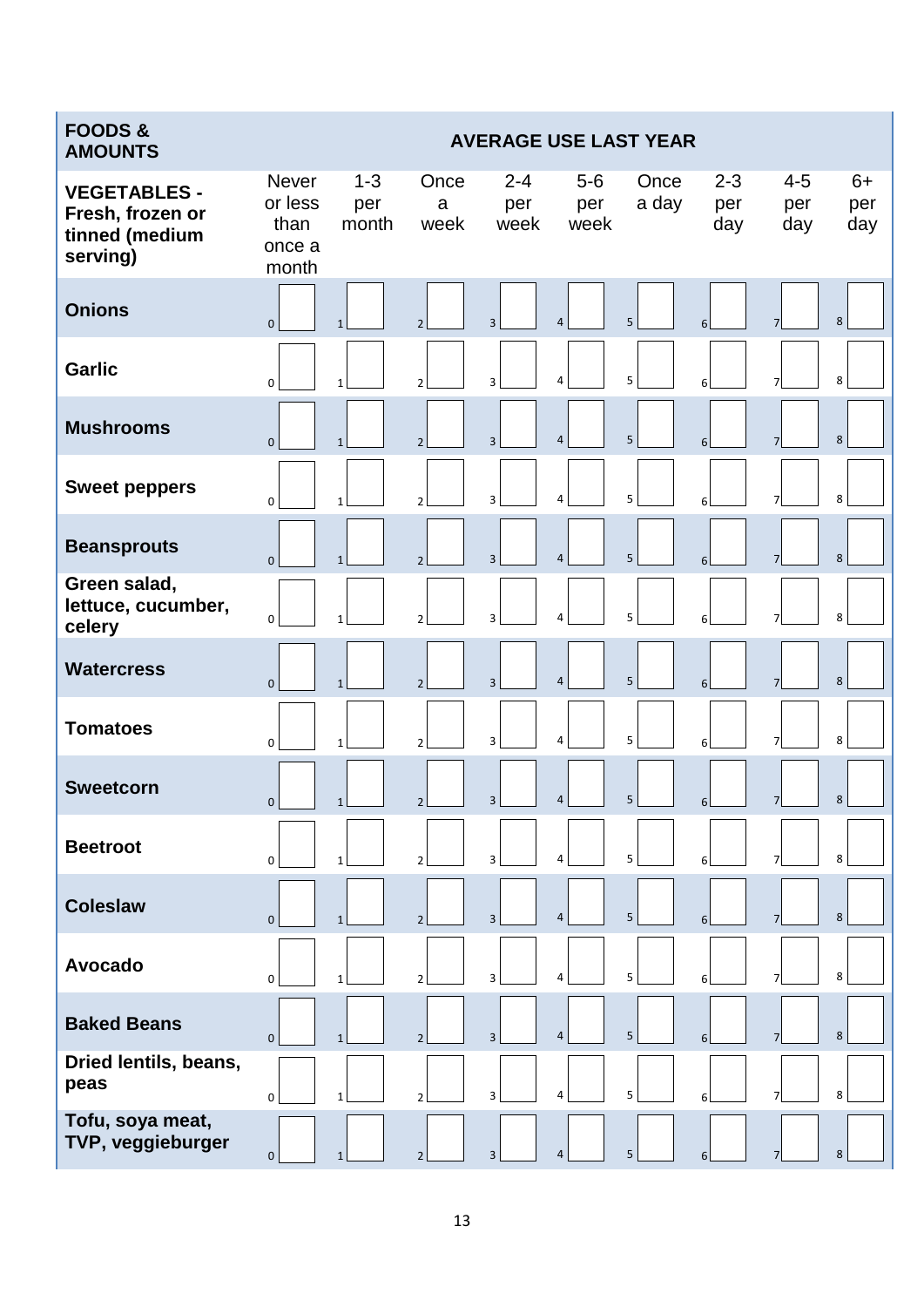# Are there any **OTHER** foods which you eat more than once a week?

| 'es<br>$\ddot{\phantom{0}}$<br>∽ |
|----------------------------------|
|----------------------------------|

## If **YES**, please list below:

| <b>FOOD</b> | <b>Usual</b><br>serving<br>size<br>e.g. small, medium, large o<br>teaspoon | Number of<br>time eaten<br>each week |
|-------------|----------------------------------------------------------------------------|--------------------------------------|
|             |                                                                            |                                      |
|             |                                                                            |                                      |
|             |                                                                            |                                      |
|             |                                                                            |                                      |
|             |                                                                            |                                      |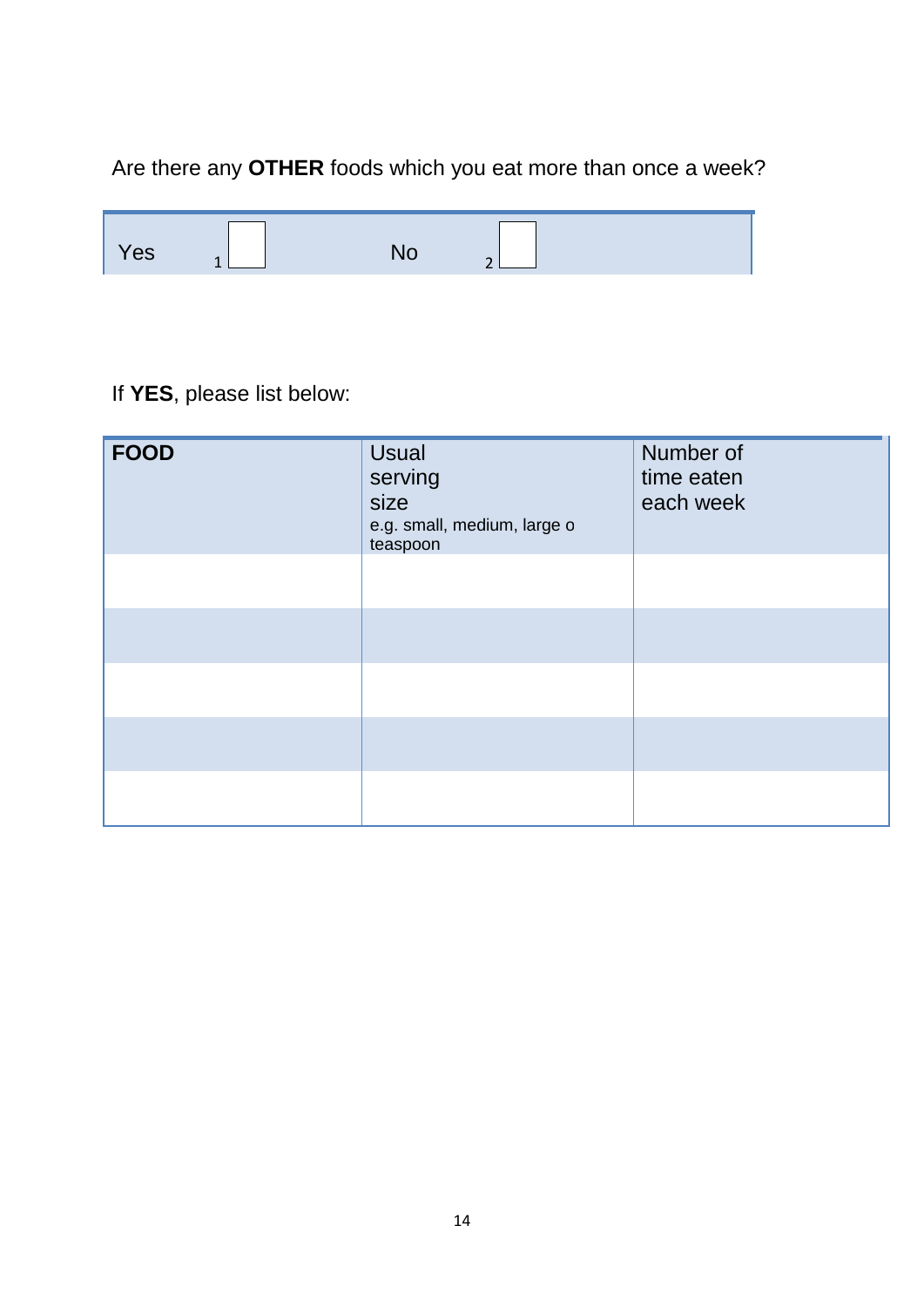### What type of milk do you most often use?Select **ONE**

| Full<br>cream | <b>Skimmed</b> | Semi-<br>skimmed         | <b>Dried</b><br>Milk | Soya Channel None<br><b>Islands</b> |  |
|---------------|----------------|--------------------------|----------------------|-------------------------------------|--|
|               |                | $\overline{\phantom{0}}$ |                      |                                     |  |

OTHER (please specify): \_\_\_\_\_\_\_\_\_\_\_\_\_\_\_\_\_\_\_\_\_\_\_\_\_\_\_\_\_\_\_\_\_

How much milk do you drink each day, including milk with tea, coffee, cereals etc.? Select **ONE**

| <b>None</b> | Quarter<br>of a pint | Half<br>a pint           | Three<br>quarters<br>of a pint | One<br>Pint | More<br>than a<br>pint |
|-------------|----------------------|--------------------------|--------------------------------|-------------|------------------------|
|             | ◠                    | $\overline{\phantom{0}}$ | $\Lambda$                      |             |                        |

Do you usually eat breakfast cereal (excluding porridge & Ready Brek)?

| Yes<br><b>INU</b><br>$\overline{\phantom{a}}$ | $\sim$ |
|-----------------------------------------------|--------|
|-----------------------------------------------|--------|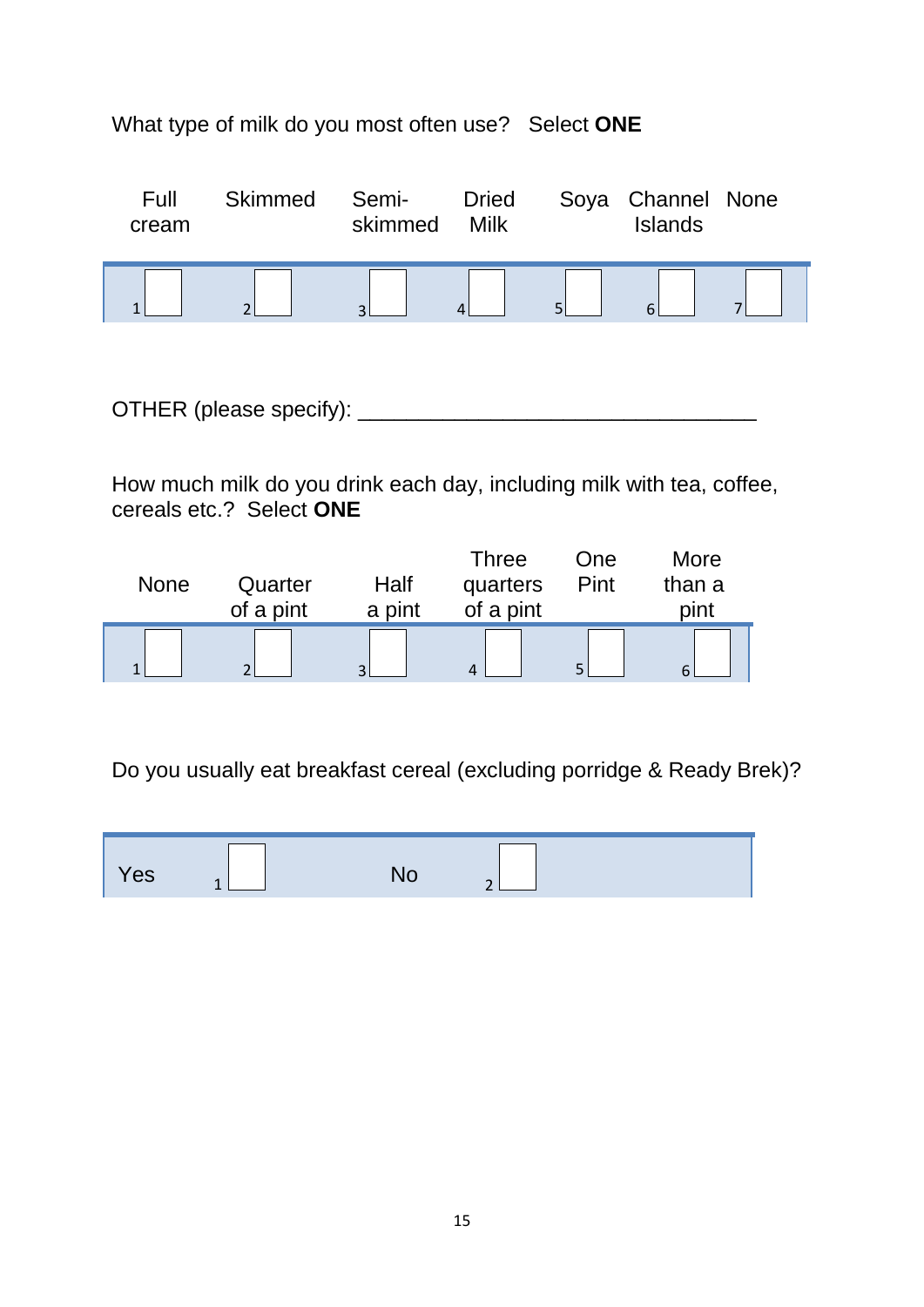If **YES**, which brand and type of breakfast cereal, including muesli, do you usually eat?

List the one or two types most often used

| <b>Brand e.g. Kellogg's</b> | Type e.g.<br>cornflakes |
|-----------------------------|-------------------------|
|                             |                         |
|                             |                         |
|                             |                         |
|                             |                         |

What kind of fat do you most often use for frying, roasting, grilling etc.? Select **ONE**

| <b>Butter</b> | Margarine Vegetable<br>OII | Solid<br>vegetable<br>fat | Lard/dripping | None |
|---------------|----------------------------|---------------------------|---------------|------|
|               |                            | 4                         |               |      |

If you used vegetable oil, please give the name or type e.g. corn, sunflower:

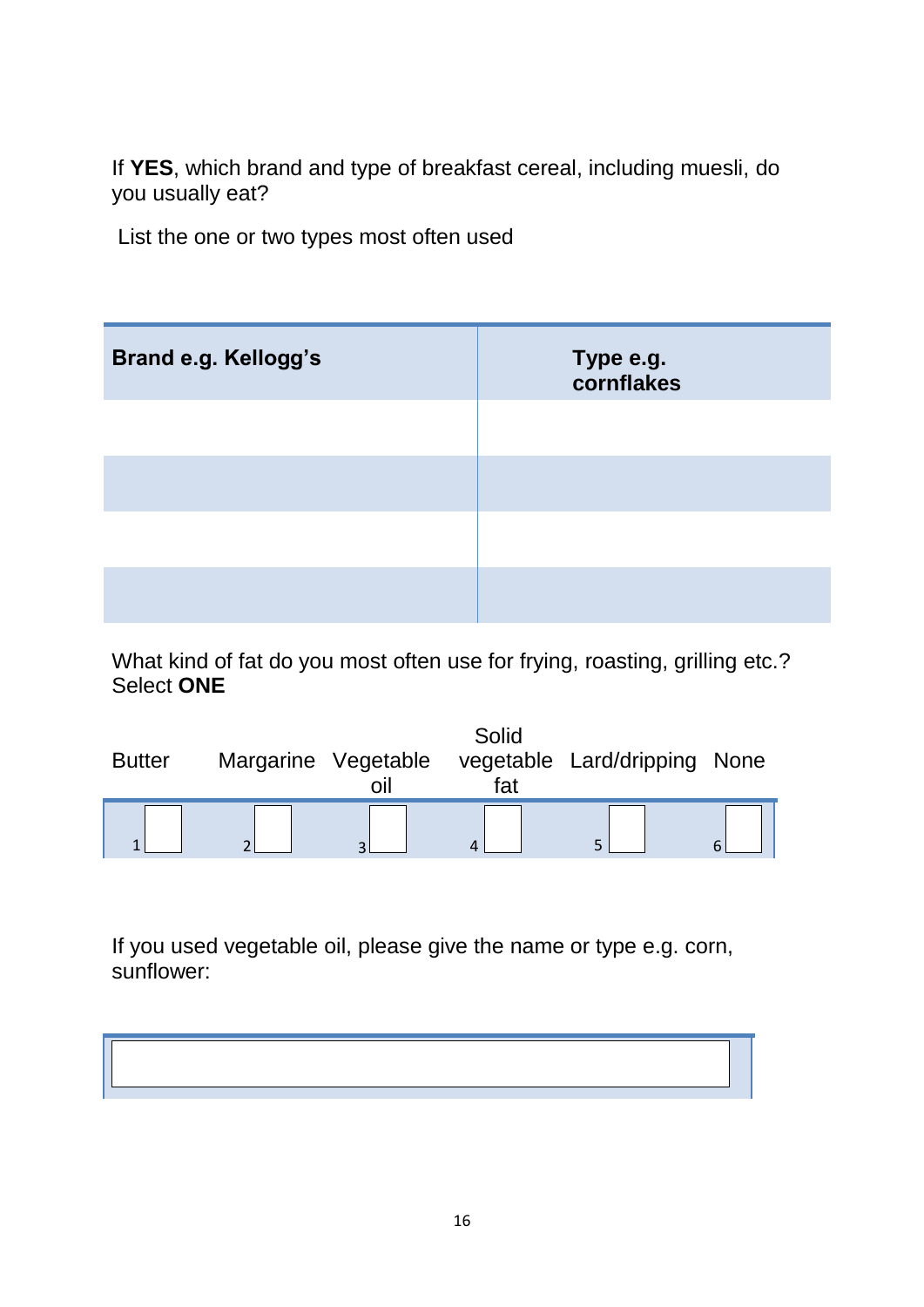What kind of fat do you most often use for baking cakes etc.? Select **ONE**

| <b>Butter</b> |   | Margarine Vegetable<br>oil | Solid<br>fat | vegetable Lard/dripping None |  |
|---------------|---|----------------------------|--------------|------------------------------|--|
|               | ∼ |                            | 4            |                              |  |

If you use margarine, please give the name or type e.g. Flora, Stork:



How often do you eat food that was fried at home?

| Daily | $1 - 3$<br>times<br>a week | $4-6$<br>times a<br>week | Less<br>than<br>once<br>a week | <b>Never</b> |  |
|-------|----------------------------|--------------------------|--------------------------------|--------------|--|
|       | $\mathcal{D}$              | 3                        | 4                              |              |  |

How often do you eat fried food away from home?

| $\mathbf{I}$ | a week<br>C.     | week<br>3        | a week               | с            |  |
|--------------|------------------|------------------|----------------------|--------------|--|
| Daily        | $1 - 3$<br>times | $4-6$<br>times a | Less<br>than<br>once | <b>Never</b> |  |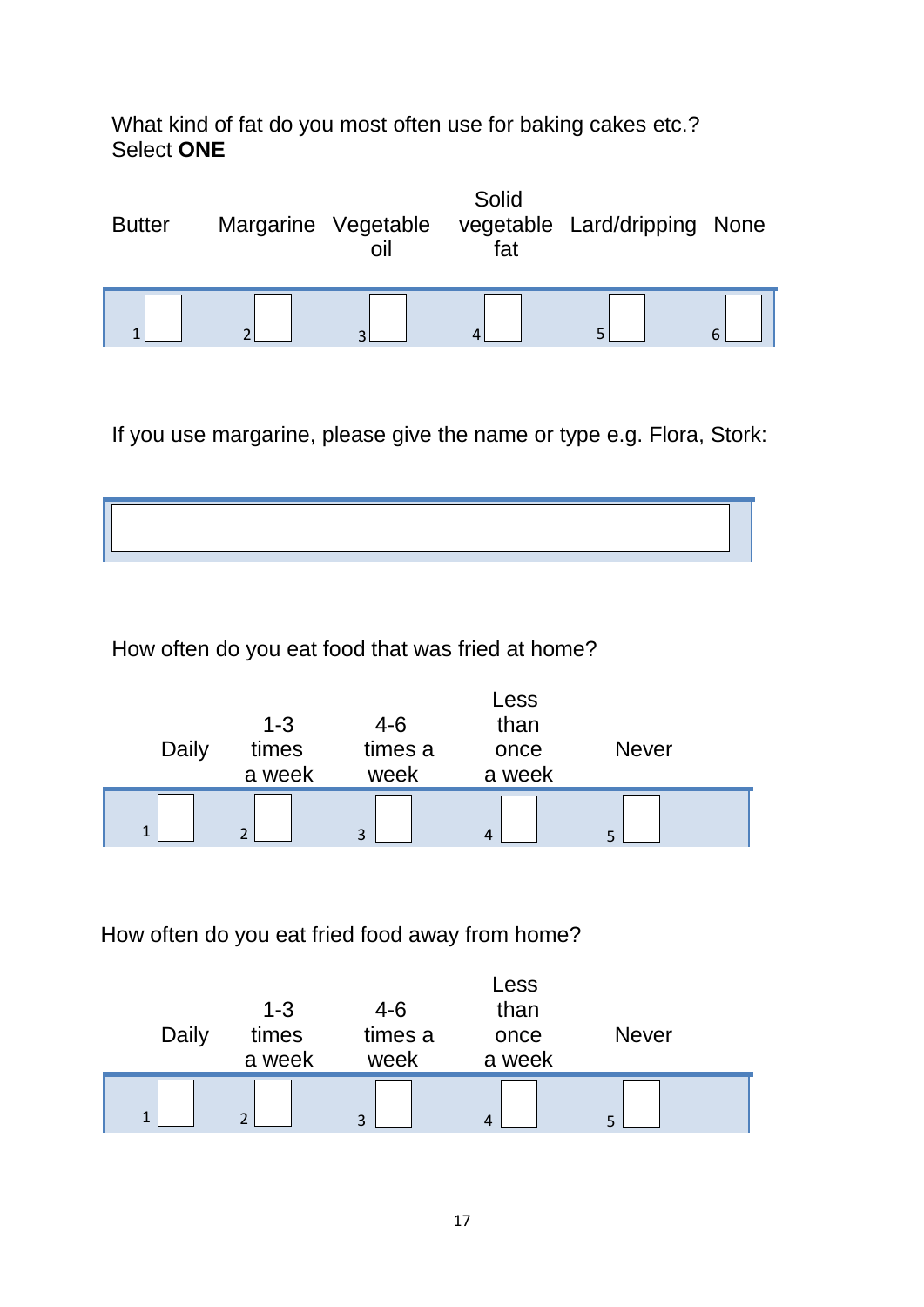What do you usually do with the visible fat on your meat?

| Eat<br>most<br>of the<br>fat | Eat<br>some<br>of the<br>fat | Eat<br>as little<br>as<br>possible | Did<br>not eat<br>meat |  |
|------------------------------|------------------------------|------------------------------------|------------------------|--|
|                              | ∍                            | ∍                                  |                        |  |

How often do you eat grilled or roast meat?

| Times a week |
|--------------|
|--------------|

How well-cooked do you usually have grilled or roast meat?

| Well<br>done/<br>dark<br>brown | Medium | Lightly<br>cooked<br>rare | Do<br>not eat<br>meat |  |
|--------------------------------|--------|---------------------------|-----------------------|--|
| $\blacktriangleleft$           |        | $\overline{\mathbf{z}}$   |                       |  |

How often do you add salt to food while cooking?

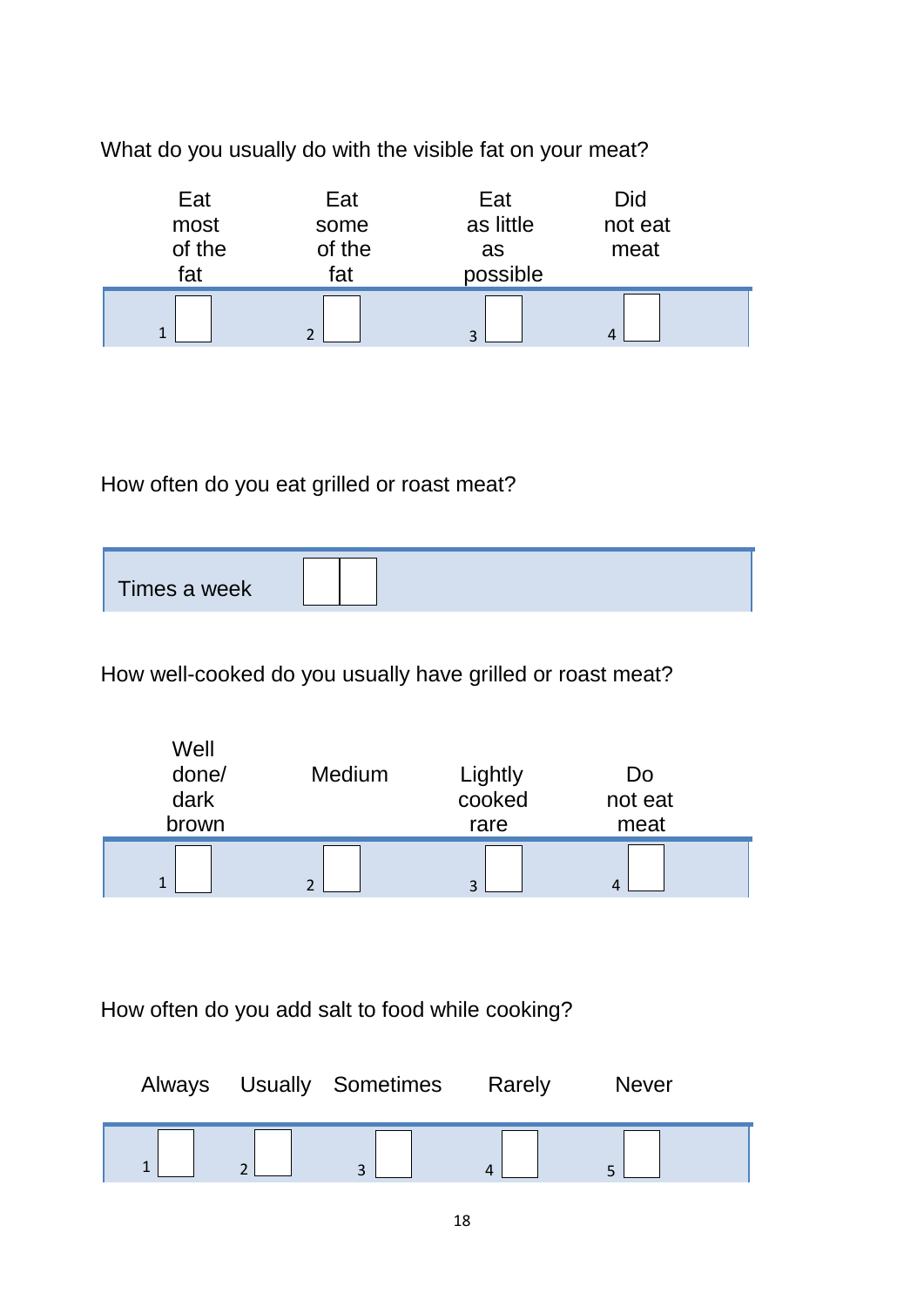Do you regularly use a salt substitute?

| $\sqrt{es}$ |  | - |  |
|-------------|--|---|--|
|             |  |   |  |

If **YES**, which brand?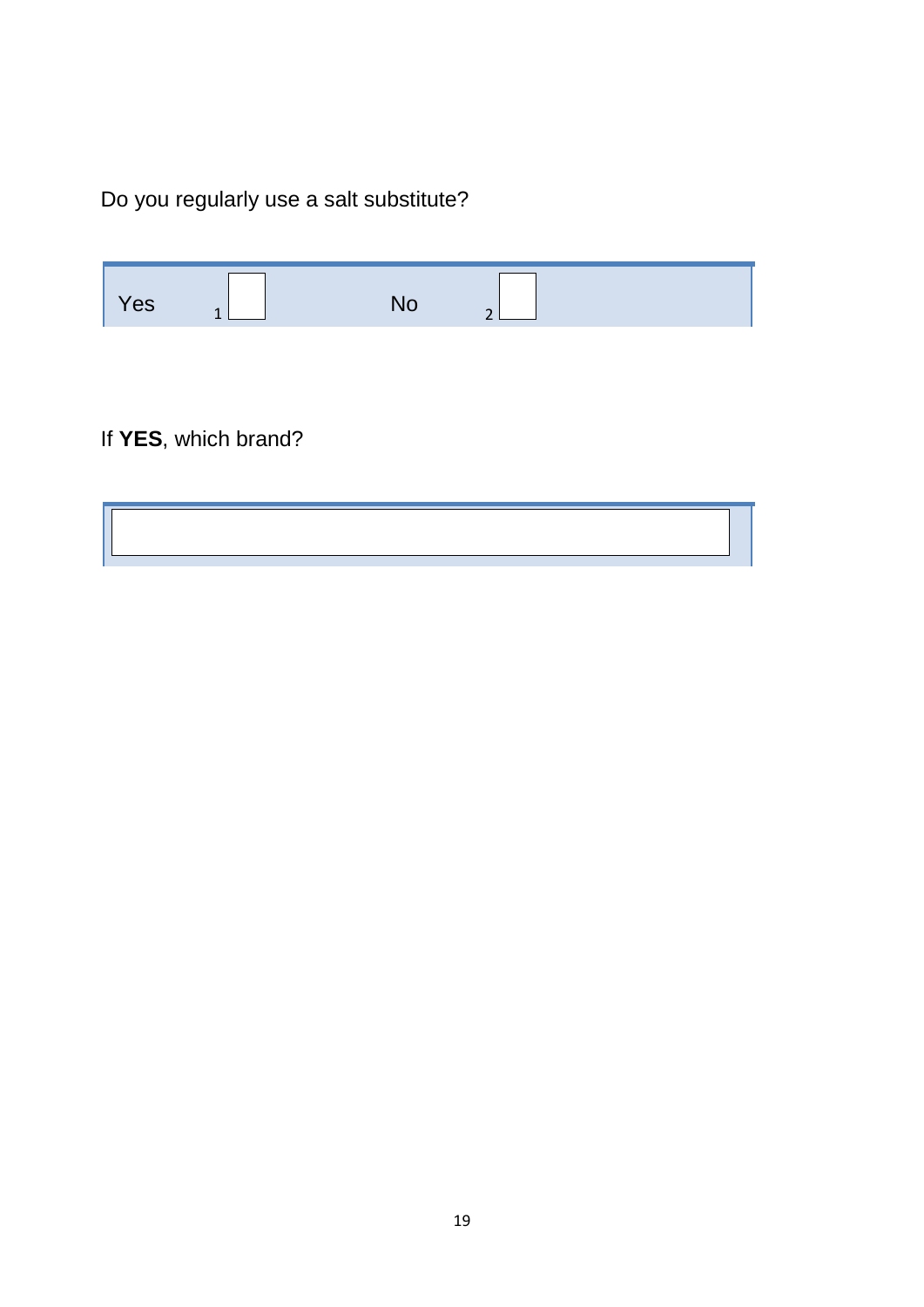During the course of last year, on average, how many times a week do you eat the following food?

| Food Type                                                                       | Times per week | Portion size                   |
|---------------------------------------------------------------------------------|----------------|--------------------------------|
| Vegetables (not<br>including potatoes)                                          |                | Medium serving                 |
| <b>Salads</b>                                                                   |                | Medium serving                 |
| Fruit and fruit products<br>(not including fruit juice)                         |                | Medium serving or one<br>fruit |
| Fish and fish products                                                          |                | Medium serving                 |
| Meat, meat products<br>and meat dishes<br>(including bacon, ham<br>and chicken) |                | Medium serving                 |

Have you taken any vitamins, minerals, fish oils, fibre or other food supplements during the past year?

| Yes |                                      | Sometimes | Don't know |  |
|-----|--------------------------------------|-----------|------------|--|
| ∸   | $\overline{\phantom{0}}$<br><u>.</u> | $\sim$    | 4          |  |

If **YES** or **SOMETIMES**, please complete the table overleaf.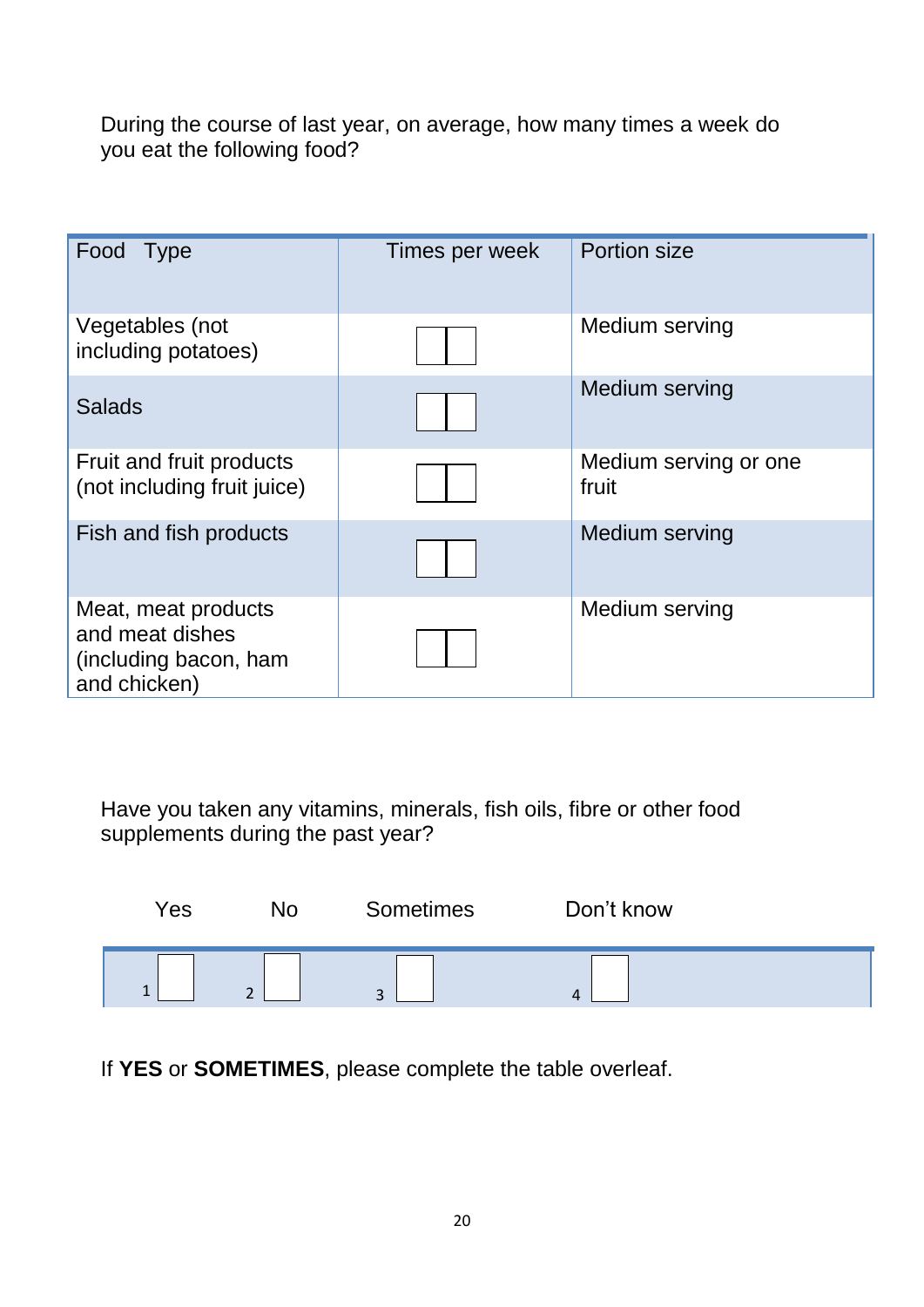If you have taken more than 8 types of supplement please put the most frequently consumed brands first.

### **Example**:

Most supplements mention a DOSE/STRENGTH value (e.g. 500mg); please write this information in the table i.e. 500 mg

If you take one tablet of vitamin C two times a day, please write '2' in the amount column and tick the 'once a day' box.

| <b>Supplements</b>   |                                                                            |                                                                                                      |              | Average frequency for the past year.<br>Tick ONE box per line to show how often on<br>average you take the amount consumed as<br>mentioned in 'amount' column. |                        |                                  |                                       |  |
|----------------------|----------------------------------------------------------------------------|------------------------------------------------------------------------------------------------------|--------------|----------------------------------------------------------------------------------------------------------------------------------------------------------------|------------------------|----------------------------------|---------------------------------------|--|
| <b>Brand</b><br>name | Dose<br>(what is<br>the<br>strength<br>of each<br>tablet or<br>per label?) | Amount<br>(How many<br>tablets,<br>capsules or<br>teaspoons<br>do you take<br>capsule as in one day) | <b>Never</b> | Less<br>than<br>once<br>per<br>month                                                                                                                           | $1 - 3$<br>Per<br>week | $2 - 4$<br>Per<br>week           | $5-6$<br>Once<br>Per<br>a day<br>week |  |
|                      |                                                                            |                                                                                                      | $\Omega$     | $\mathbf{1}$                                                                                                                                                   | $\overline{2}$         | $\overline{4}$<br>$\overline{3}$ | 5                                     |  |
|                      |                                                                            |                                                                                                      | $\Omega$     | $\mathbf{1}$                                                                                                                                                   | $\overline{2}$         | 4<br>$\overline{3}$              | 5                                     |  |
|                      |                                                                            |                                                                                                      | $\Omega$     | $\mathbf{1}$                                                                                                                                                   | $\overline{2}$         | $\overline{4}$<br>$\overline{3}$ | 5                                     |  |
|                      |                                                                            |                                                                                                      | $\Omega$     | $\mathbf{1}$                                                                                                                                                   | $\overline{2}$         | 4<br>3                           | 5                                     |  |
|                      |                                                                            |                                                                                                      | $\mathbf{0}$ | $\mathbf{1}$                                                                                                                                                   | $\overline{2}$         | $\overline{4}$<br>3              | 5                                     |  |
|                      |                                                                            |                                                                                                      | $\mathbf 0$  | $\mathbf{1}$                                                                                                                                                   | $\overline{2}$         | $\overline{3}$<br>4              | 5                                     |  |
|                      |                                                                            |                                                                                                      | $\mathbf{0}$ | $\mathbf{1}$                                                                                                                                                   | $\overline{2}$         | $\overline{4}$<br>$\overline{3}$ | 5                                     |  |
|                      |                                                                            |                                                                                                      | 0            | $\mathbf{1}$                                                                                                                                                   | $\overline{2}$         | 4<br>3                           | 5                                     |  |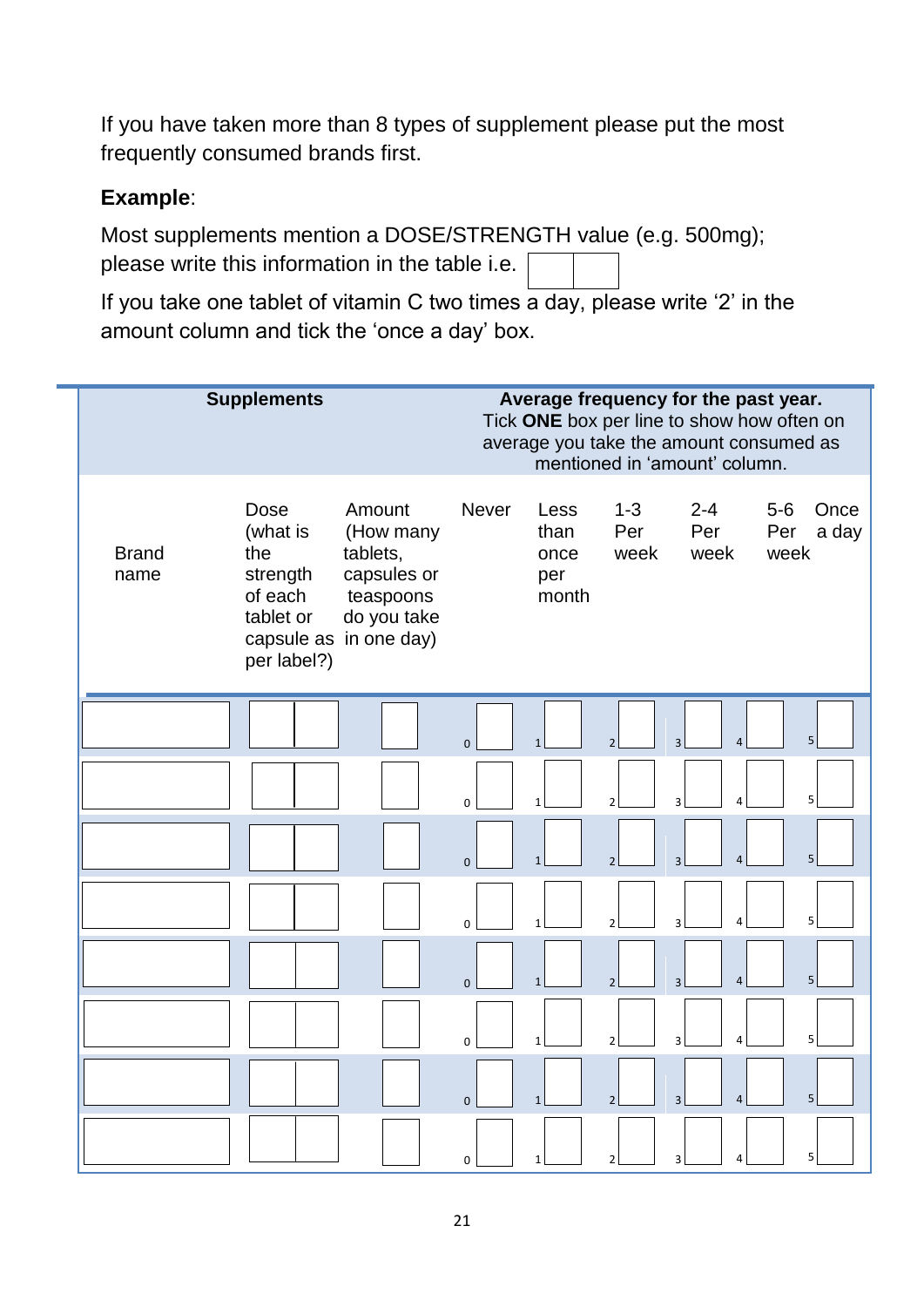Do you avoid specific foods because of allergy or other health problems?

| - | es |
|---|----|
|---|----|

If **YES**, which food(s) do you avoid? (PLEASE LIST)

Are you following a special diet?

| Yes |
|-----|
|-----|

If **YES**: what type of diet are you on? (Tick **any** that apply)

| <b>Diet</b>  | <b>Reduction</b> | Gain           | Fat         | Diabetic Weight Weight Low Cholesterol Other | <b>Medical</b> | Other       |
|--------------|------------------|----------------|-------------|----------------------------------------------|----------------|-------------|
|              | <b>Diet</b>      | <b>Diet</b>    | <b>Diet</b> | <b>Diet</b>                                  | <b>Diet</b>    | <b>Diet</b> |
| $\mathbf{1}$ | $\sim$           | $\overline{a}$ | 4           | 5                                            | 6              |             |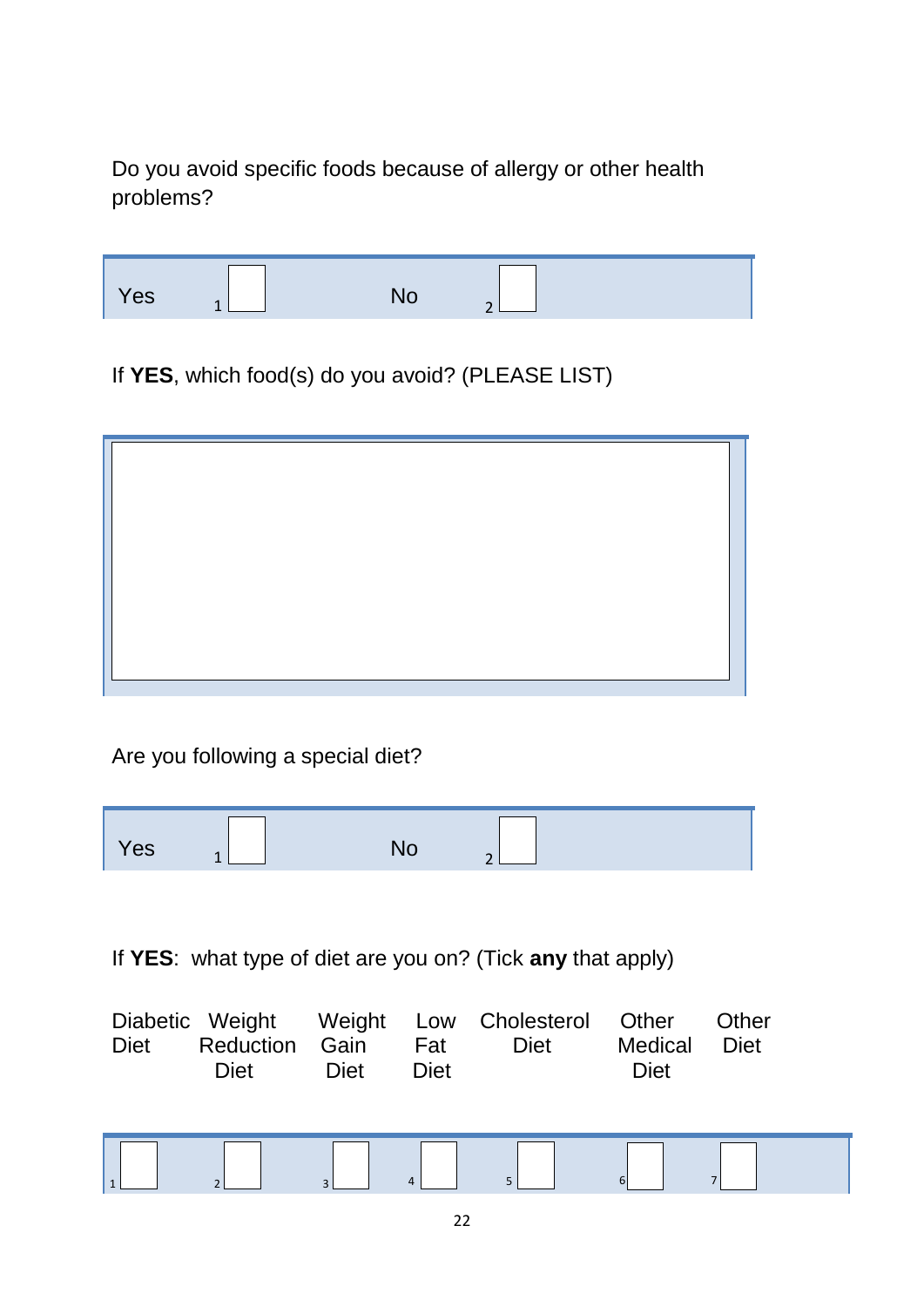Was this diet recommended or prescribed to you by a doctor, nurse or dietician or other medical practitioner?

| Yes | $\mathbf{1}$ | <b>No</b>                                             | $\mathcal{D}$ |  |
|-----|--------------|-------------------------------------------------------|---------------|--|
|     |              |                                                       |               |  |
|     |              | Do you find it difficult to follow this special diet? |               |  |
| Yes | 1            | <b>No</b>                                             | ∍             |  |

If **YES**, can you tell us why you find it difficult?

Do you describe yourself as vegetarian or vegan?

| Vegetarian <sub>1</sub> | Vegan | <b>Neither</b> | $\sim$ |
|-------------------------|-------|----------------|--------|
|                         |       |                |        |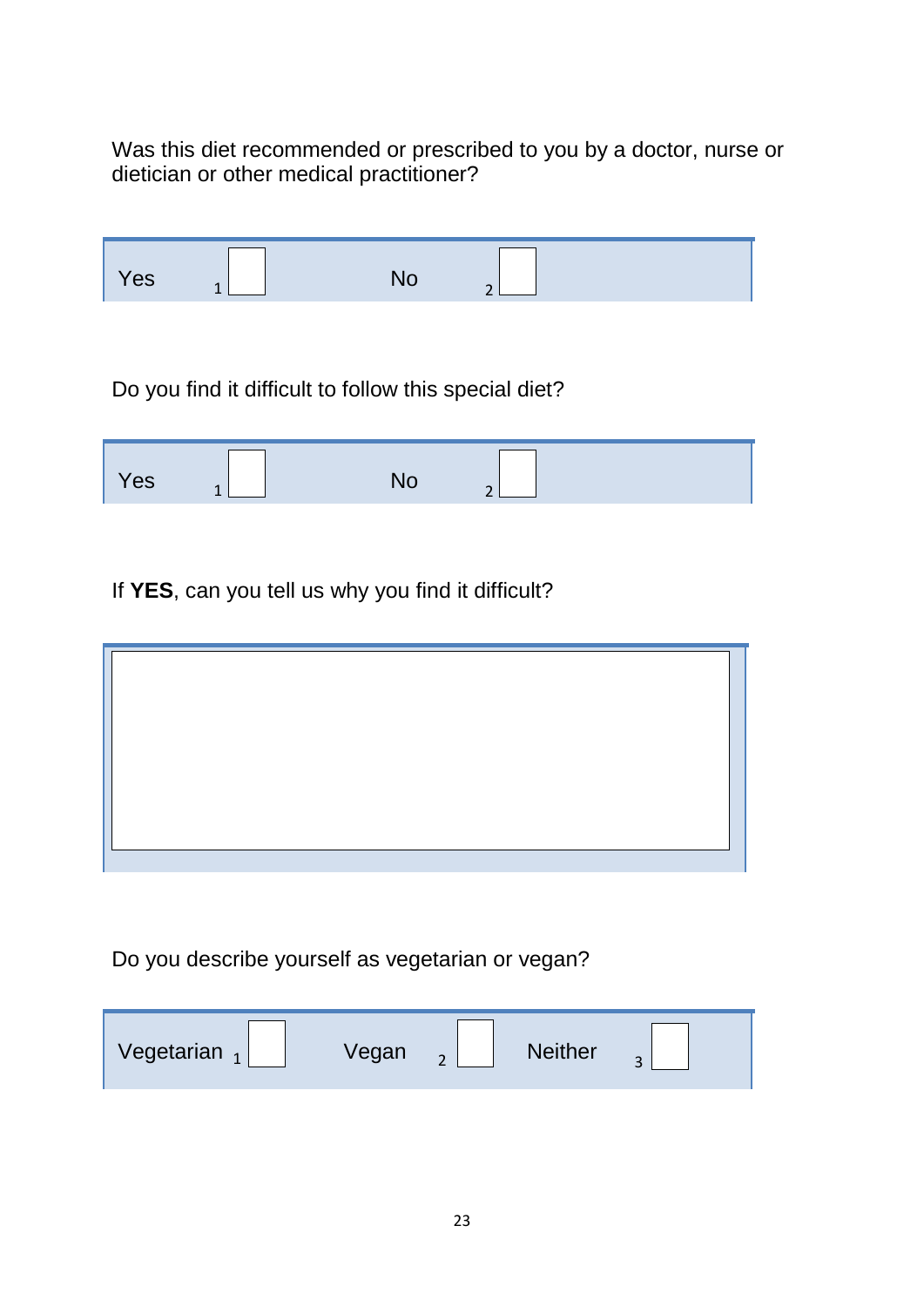Who does the main food shopping in your household?

List **all** that apply.

 $\sqrt{}$ 

Who does all the cooking in your household?

List **all** that apply.

 $\overline{\phantom{a}}$